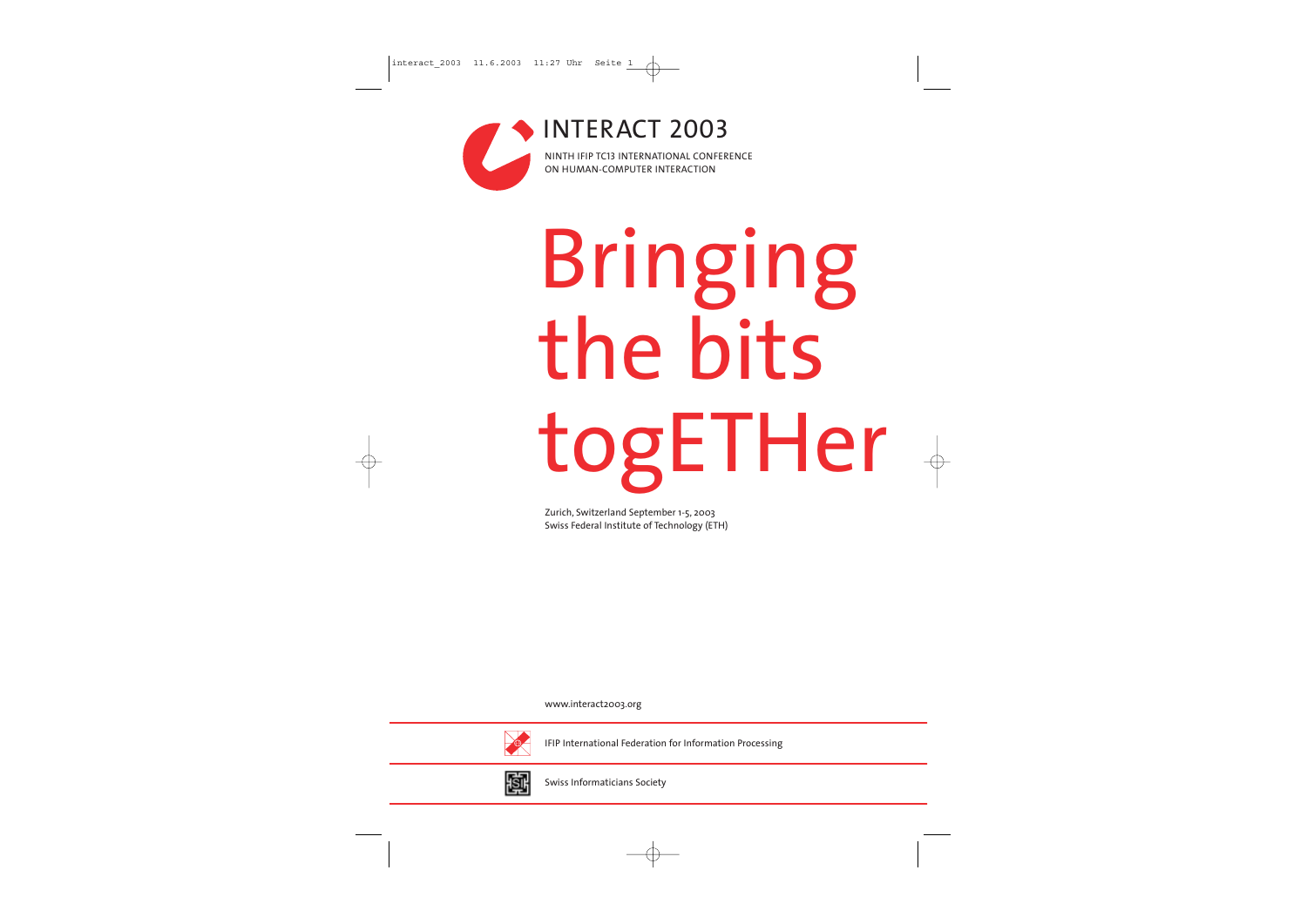## Content

3

- 5 IFIP TC13 Chair's Welcome
- 6 Conference Co-Chair's Welcome
- 8 Timetable
- 10 Tutorials
- 12 Workshops
- 16 Program
- 26 INTERACT 2003 Organisation
- 28 About IFIP TC13
- 30 Social Program
- 32 Registration
- 34 INTERACT 2005
- 35 Cooperation
- 36 Maps

| š            |  |
|--------------|--|
|              |  |
| ï<br>ЗS<br>π |  |

interact\_2003 11.6.2003 11:27 Uhr Seite 2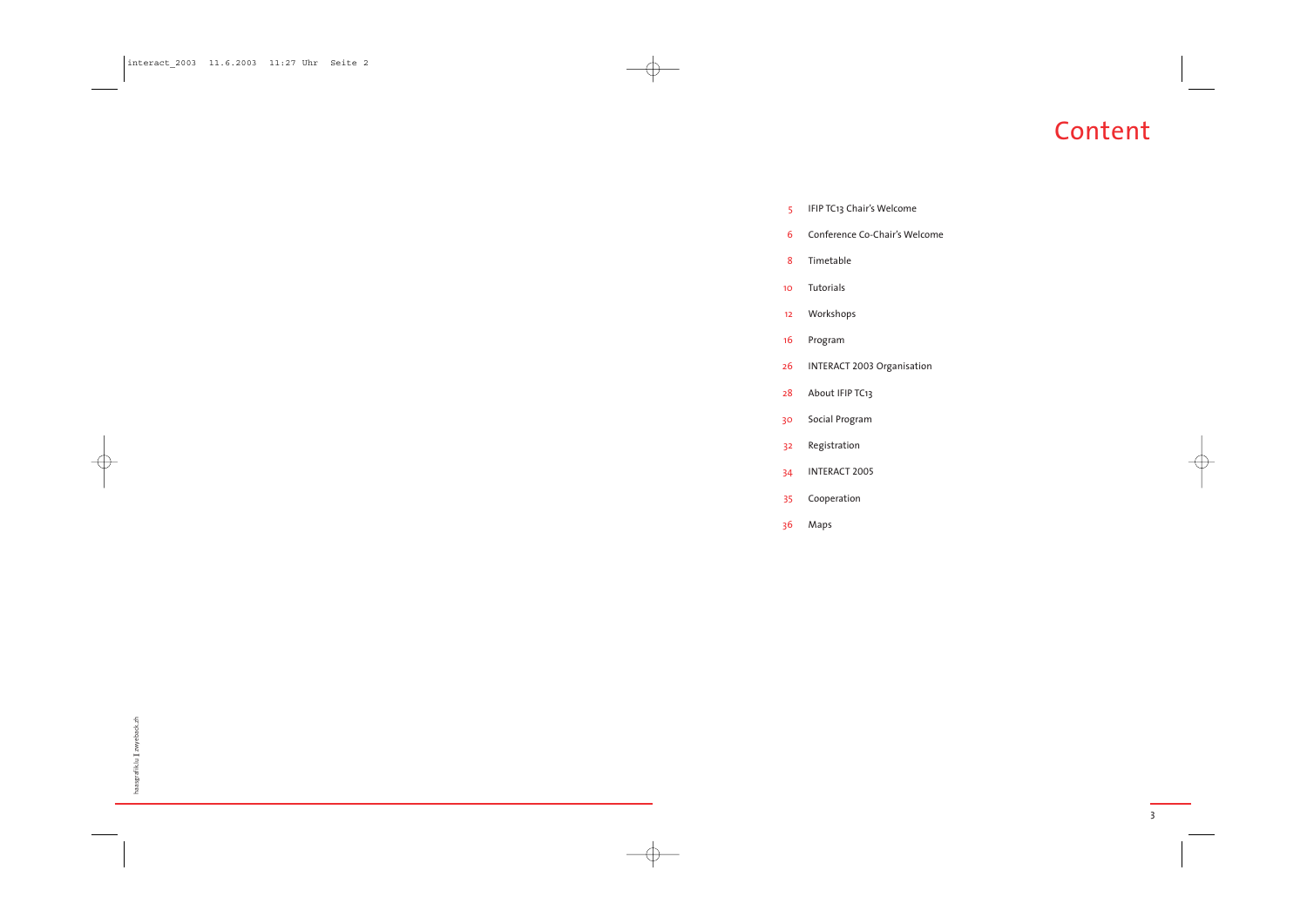

**John Karat** IFIP TC13 Chair

Welcome to the ninth IFIP TC13 INTERACT conference in its biennial series since INTERACT began in 1984. IFIP TC13 is particularly pleased to greet you in the fascinating city of Zurich, where the INTERACT conference is being staged for the first time in Switzerland, at the famous Swiss Federal Institute of Technology (ETH).

It is very satisfying to see that so many people from so many countries have expressed their interest to come to Zurich and meet with international colleagues in the field of HCI, presenting and participating in a variety of activities, including papers, posters, video and interactive sessions, providing us with a glimpse of their HCI research laboratories, and sharing their experiences when implementing HCI in professional practice. But more than all of this, we hope that this internationally renowned conference will enable you to identify with others in the field with similar interests to yourself and will allow you time to discuss issues informally with them.

Nearly three years have passed since Zurich was chosen as the location for INTERACT 2003. Many people in the local committees have been working in the intervening years to create a conference that is in the spirit of previous INTER-ACTs but with a Swiss flavour.

Many thanks must go to the Swiss Federation of Information Processing Societies (SVI/FSI), the Swiss IFIP member society, who is hosting this IFIP TC13 conference, and especially to the Swiss Informaticians Society (SI), who are the main conference organisers. The INTERACT programme you see before you is the result of the substantial planning work done by the various INTERACT <sup>2003</sup> committees. Grateful acknowledgement is paid to the many people throughout the world who have assisted the organising and programme committees in reviewing and selecting a technical programme of a truly international standard. This conference would not have been possible without the dedication, time and effort contributed so willingly by so many volunteers. They are identified elsewhere in this programme, and in the published Proceedings, the permanent record of the event.

HCI is an increasingly broad discipline drawing for its strength and substance on a diverse range of disciplines while strengthening its own theoretical framework from its roots that began more than thirty years ago. With the continuing explosion in the range and choice of technology products and services, HCI must be continually redefined to accommodate the findings of research in its own field and those of contributing disciplines. I trust that this INTERACT conference will go some way towards this by introducing fresh ideas and current research and practice that may influence your own work and understanding of HCI.

Welcome to INTERACT 2003. I hope that you enjoy the conference immensely, as well as your stay in Switzerland. I look forward to meeting you in the first week of September 2003.



4

## **IFIP TC13 Chair's Welcome**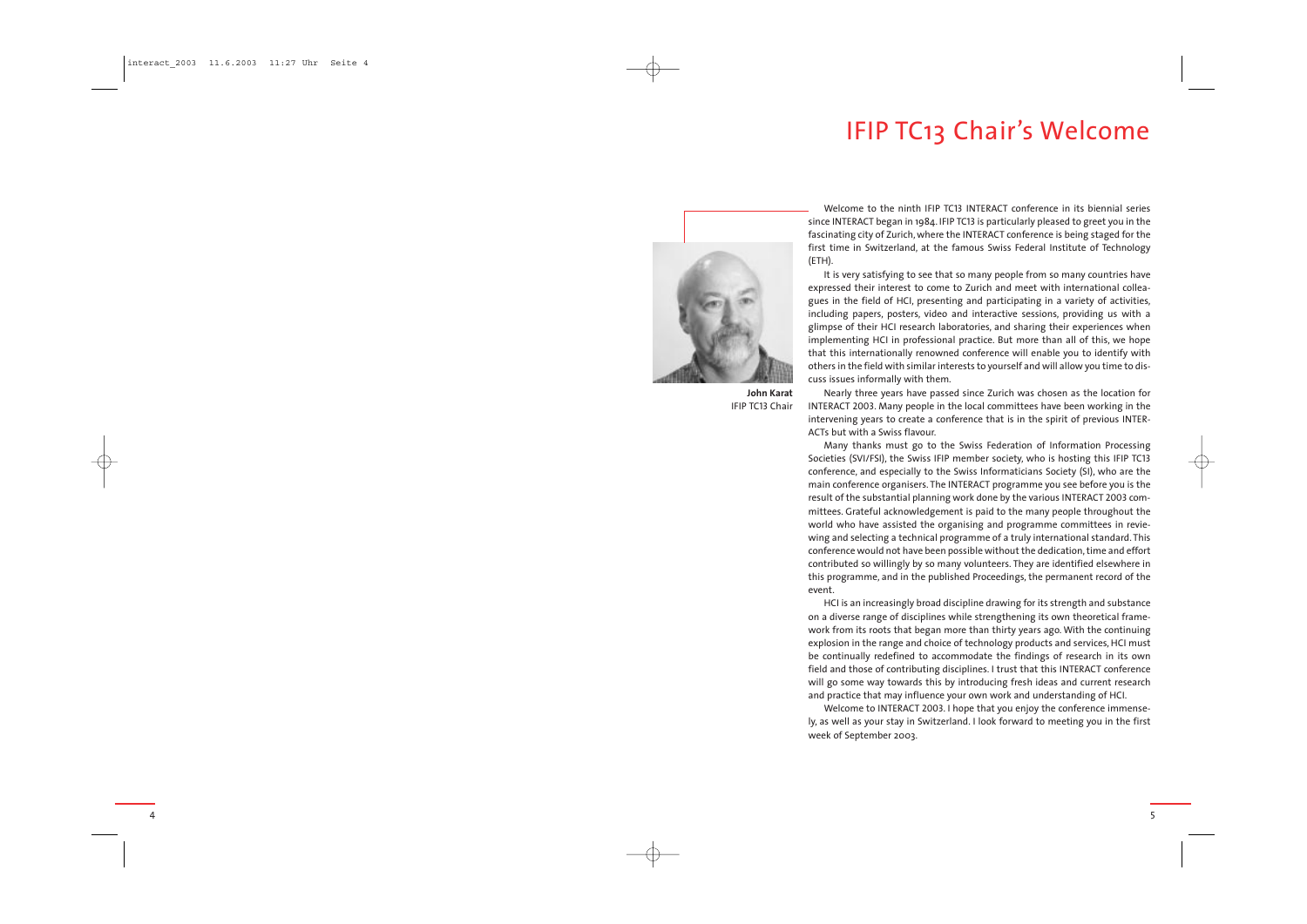## Conference Co-Chair's Welcome

**Matthias Rauterberg** Conference Co-Chair

**Helmut Krueger** Conference Co-Chair



Welcome to INTERACT 2003, the first INTERACT conference of IFIP TC13 that is held in Switzerland.

Human-computer interaction (HCI) arose as a field from different roots in computer graphics, operating systems, human factors, ergonomics, industrial engineering, cognitive psychology, and the systems part of computer science. HCI was born from the use of displays and pen devices very early in the history of computers (Sutherland, 1962). This led to the development of several humancomputer interaction techniques. Work in computer science has continued to develop algorithms and hardware that allows the display and manipulation of ever more realistic-looking objects. Computer graphics, virtual and augmented reality has a natural interest in HCI as "interactive graphics".

In the past, the developments were attempts to pursue "man-machine symbiosis" (Licklider, 1960), the "augmentation of human intellect" (Engelbart, 1963), the "Dynabook" (Kay and Goldberg, 1977), and "ubiquitous computing" (Weiser, 1991). Out of this line of development came a number of important building blocks for human-computer interaction. Some of these building blocks include the mouse, bitmapped displays, personal computers, windows, the desktop metaphor, and point-and-click editors. Work on operating systems, meanwhile, developed techniques for interfacing input/output devices, for tuning system response time to human interaction times, for multiprocessing, and for supporting windowing environments and animation. This strand of development gave rise to "user interface management systems" and "user interface toolkits".

Interaction with computers is a natural topic for the scope of industrial engineering in the context of how the use of computers fit into the larger design of work methods. Finally, the growth of discretionary computing and the mass personal computer and workstation computer markets have meant that sales of computers are more directly tied to the quality of their interfaces than in the past. The result has been the gradual evolution of a standardized interface architecture from hardware support of mice to shared window systems to application layers. Along with these changes, researchers and designers have begun to develop specification techniques for user interfaces and testing techniques for the practical production of interfaces.

Many problems faced by working on human factors had strong sensorymotor features. The problem of the human operation of computers was a natural extension of classical human factors concerns, except that the new problems had substantial cognitive, communication, and interaction aspects not previously developed in human factors, forcing a growth of human factors in these directions. Ergonomics is similar to human factors, but it arose from studies of work. As with human factors, the concerns of ergonomics tended to be at the sensorymotor level, but with an additional physiological flavor and an emphasis on stress. Human interaction with computers was also a natural topic for ergonomics, but again, a cognitive extension to the field was necessary resulting in the current "cognitive ergonomics" and "cognitive engineering." Because of their roots, ergonomic studies of computers emphasize the relationship to the work setting and the effects of stress factors, such as the routine of work, sitting posture, or the vision design of displays. Industrial engineering arose out of attempts to raise industrial productivity starting in the early years of this century. The early emphasis in industrial engineering was in the design of efficient manual methods for work, the design of specialized tools to increase productivity and reduce fatigue, and, to a lesser extent, the design of the social environment.

HCI has been changing its focus and the emphasis of interests depending on the technological and social contexts. It is now time to consider HCI not just from the technical point of view, but also from the ergonomic, design and art point of view. One of the most prominent perspectives is the user-centered design (UCD) view. This conference is a very good opportunity for people from different background and expertise to discuss about the state of the art and the future of HCI. We hope this conference will open a new door to the future of the human

being and societies all around the world.

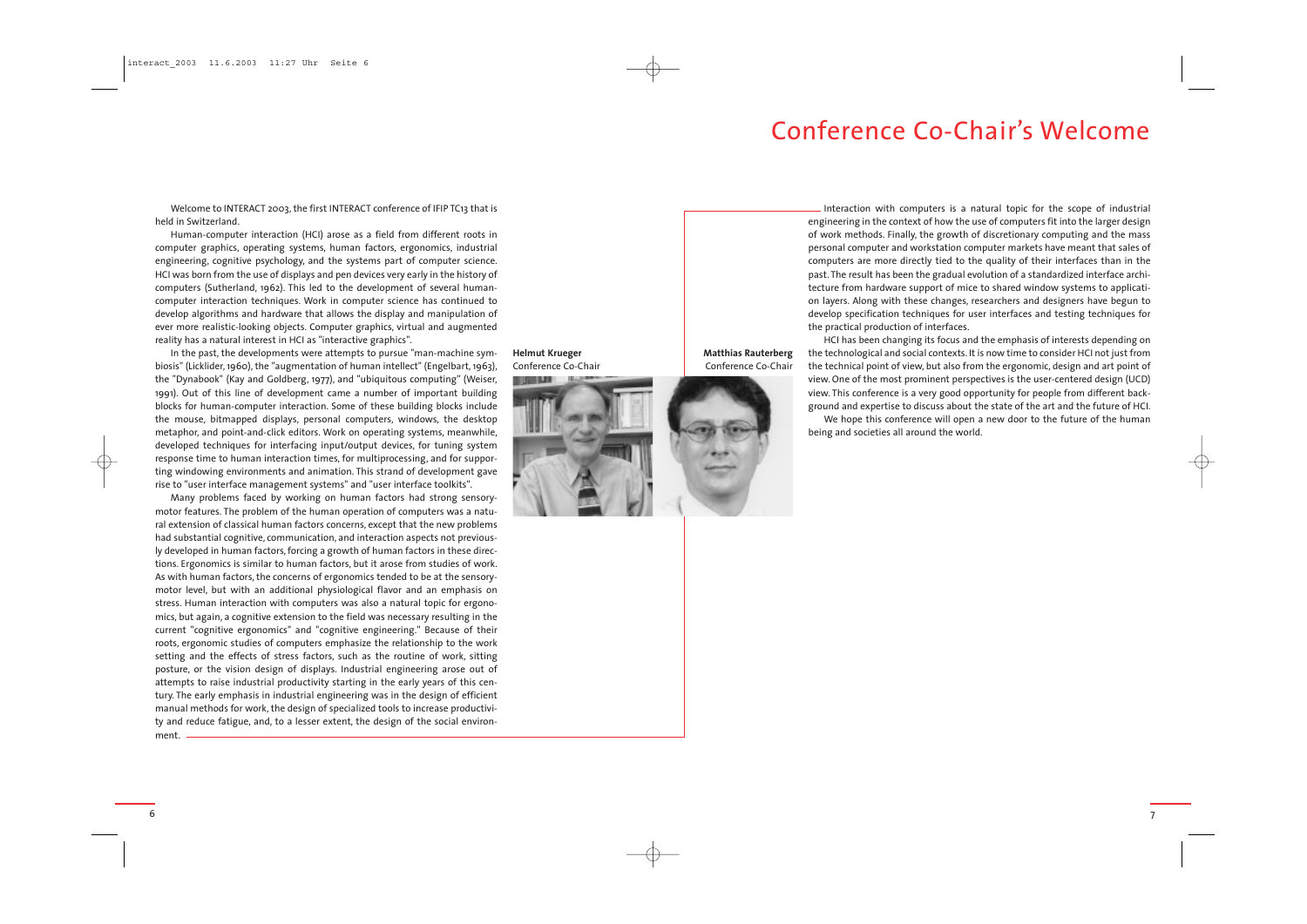## Timetable

## Monday

#### September 1, 2003

#### **09:00-13:00**

T1: Methods and Tools for Design of Multi-Platform Applications and Remote Usability Evaluation.

#### **09:00-17:30**

T2: Ontological Sketch Modelling (OSM): Concept-based Usability Analysis. T3: Advanced Usability Testing Methodology. T4: Collaboration Technology in Teams, Organizations and Communities. W1: Methods for applying Activity Theory to HCI Design. W2: Putting Theory into Practice: How to apply cross-cultural differences to user interface design? W<sub>3</sub>: IFIP WG 13.1 on Education in HCI and HCI Curriculum: Teaching HCI – Looking at Other Disciplines. W4: The Business Case of HCI.

W5: (1st day) IFIP WG 13.2 on Methodologies for User-Centered Systems Design: 2nd Workshop on Software and Usability Cross Pollination – The Role of Usability Patterns.

W7: Experiences with Usability Laboratories. W8: IFIP WG 13.1 and WG 13.3 on HCI and Disability: Including Accessibility and Inclusive Design in the Curriculum for HCI.

## Tuesday

#### September 2, 2003

#### **09:00-13:00**

T5: Evaluating Interactive Products for and with Children.

#### **09:00-17:30**

T7: Usability Design: Integrating User Centered System Design in the Software Development Process. T8:Working With and Analyzing Qualitative Data. W5: (2nd day) IFIP WG 13.2 on Methodologies for User-Centered Systems Design: 2nd Workshop on Software and Usability Cross-Pollination – The Role of Usability Patterns. W6: Exploring the Total Customer Experience

(TCE): Usability Evaluations of (B2C) E-Commerce Environments.

W9: Closing the Gaps: Software Engineering and HCI.

**09:00-18:00**

T6: Multimedia Design for the Web.

#### Welcome Reception

## Friday

September 5, 2003

#### **09:00-10:00**

Keynote-3: Alex (Sandy) Pentland Human Design: Building Computation around Human Networks

#### **11:00-12:30**

L3-M-1: Ubiquitous computing L3-M-2: Social context L3-M-3: UI design S3-M-4: Short papers S3-M-5: Short papers

#### **14:00-16:00**

L3-N-1: Shared displays L<sub>3</sub>-N-<sub>2</sub>: Usability testing L<sub>3</sub>-N-<sub>3</sub>: Special needs O3-N-4: HCI Societies

#### **16:00-16:30**

Closing Ceremony

#### Good Bye Reception

3

#### September 4, 2003

| 09:00-11:00                                          |
|------------------------------------------------------|
|                                                      |
| L <sub>2</sub> -M-1: 3D input device                 |
| L <sub>2</sub> -M- <sub>2</sub> : E-commerce         |
| L2-M-3: Empirical studies                            |
| S <sub>2</sub> -M- <sub>4</sub> : Short papers       |
| P2-M-5: Posters                                      |
|                                                      |
| 11:30-12:30                                          |
| Keynote-2: Daniel Borel                              |
| Logitech: the Interface Company                      |
|                                                      |
| 14:00-16:00                                          |
| L <sub>2</sub> -N <sub>-1</sub> : E-learning         |
| L <sub>2</sub> -N- <sub>2</sub> : Search & Retrieval |
| L <sub>2</sub> -N- <sub>3</sub> : HCI Method         |
| L <sub>2</sub> -N-4: Experience                      |
| D2-N-5: System demonstrations                        |
|                                                      |
|                                                      |
| 16:30-18:00                                          |
| L2-A-1: Ubiquitous computing                         |
| E <sub>2</sub> -A- <sub>2</sub> : Panel              |
| L2-A-3: Tangible bits                                |
| L <sub>2</sub> -A-4: Formal techniques               |
| V <sub>2</sub> -A-5: Video papers                    |
|                                                      |
| Conference Dinner                                    |
|                                                      |
|                                                      |
|                                                      |
|                                                      |
|                                                      |

|  | Wednesday |  |
|--|-----------|--|
|  |           |  |

## **Thursday**

## September 3, 2003

**09:00-09:30** Opening Ceremony

#### **09:30-10:30** Keynote-1:Wolfgang Wahlster Mobile Multimodal Dialogue

Systems

### **11:00-12:30** L1-M-1: Very large displays L1-M-2: UI design L1-M-3: Touch feedback L1-M-4: Spoken language interface S1-M-5: Short Papers

**14:00-16:00** L1-N-1: Eye tracking O1-N-2: HCI organizations

L1-N-3: Search & retrieval L1-N-4: Agent design I1-N-5: Interactive experience

**16:30-18:00**

### L1-A-1: Display I/O L1-A-2: UI for mobile systems L1-A-3: UI design S1-A-4: Short papers

I1-A-5: Interactive experience

1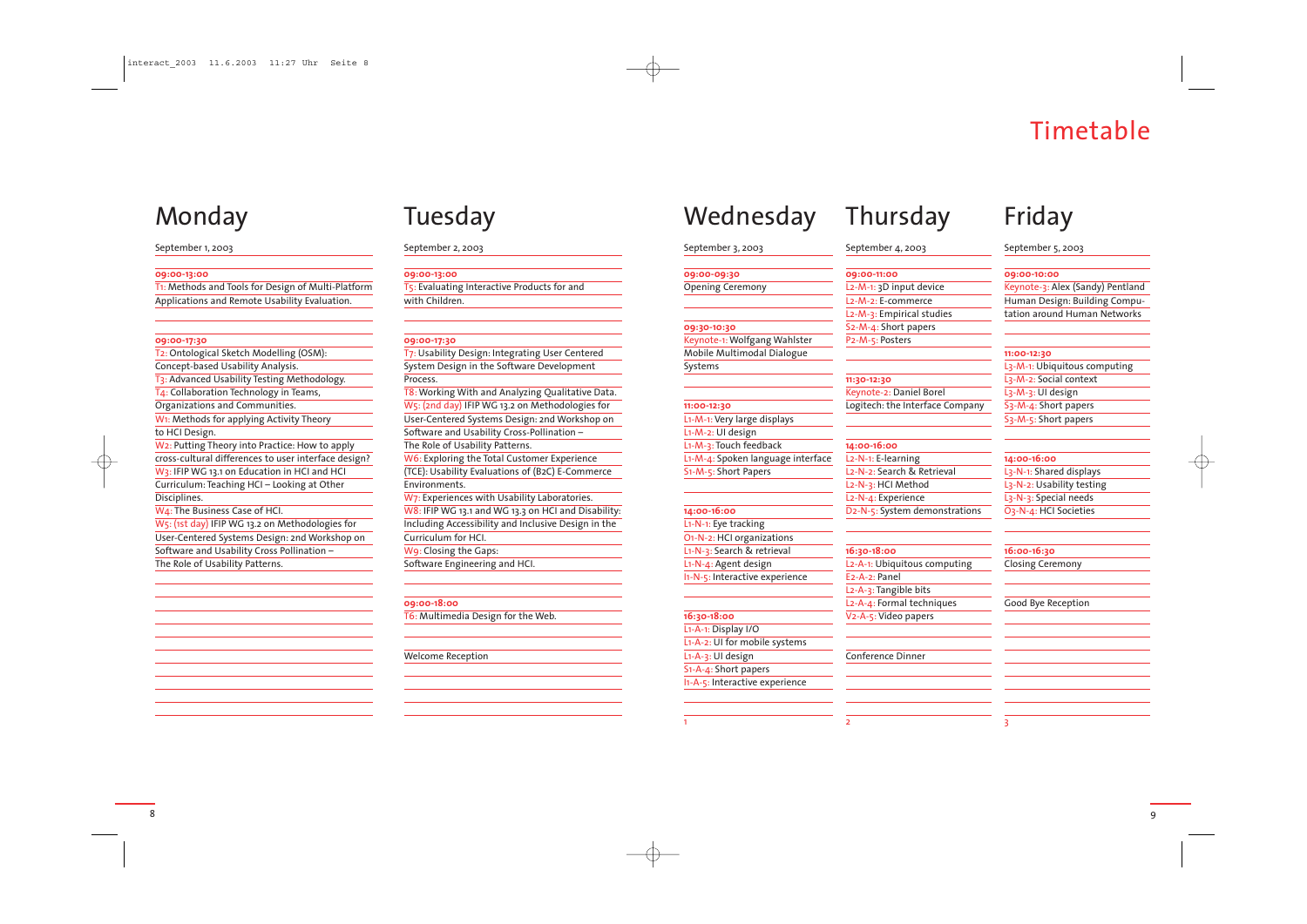## Tutorials

**T1: Methods and Tools for Design of Multi-Platform Applications and Remote Usability Evaluation. > Fabio Paterno** (ISTI-CNR)

The main learning objective of this half-day tutorial is to disseminate results in research on methods and tools for multi-platform user interface design and remote evaluation. To this end, we plan to show how automatic tools, models and related methods can support the design and development of interactive applications that can be accessed through various platforms (PDAs, Mobile phones, Desktop systems, etc.) and their remote evaluation (when users and evaluators are separated in time and/or space). One key aspect of the tutorial will be to enable attendees to directly practice the use of the above mentioned methods and tools through some interactive exercises in order to provide hands-on experience with the state of the art.

#### 09:00-17:30 10:30-11:00 coffee, 12:30-14:00 lunch, 15:30-16:00 coffee

#### **T2: Ontological Sketch Modelling (OSM): Concept-based Usability Analysis. <sup>&</sup>gt; Ann Blandford, Iain Connell**

(University College London) This full-day introductory tutorial will lead attendees through the essential concepts and procedures necessary to perform an OSM analysis, using familiar and readily available examples. Exercises will take the form of individual and small-group working. The exercises will be primarily paperbased; we will also introduce a dedicated tool for representing OSM descriptions in XML. At the end of the tutorial participants will have learned what OSM is and how to apply it to the analysis and design of real-world systems.

#### **T3: Advanced Usability Testing Methodology. > Rolf Molich** (DialogDesign)

This full-day tutorial allows attendees to compare their own approach to usability testing with those used by 11 professional labs during controlled usability tests in realistic, industrial settings. The tutorial gives a rare insight in the practical doings of usability professionals. Specifically, attendees will gather insight from practical examples of usability work done by other professional labs – both good and bad, improve their abilities in usability test planning, scenario design and usability reporting, improve their abilities in identifying usability problems and learn about novel usability problem communication techniques that are vastly superior to traditional techniques such as paper reports and video tapes.

#### **T4: Collaboration Technology in Teams, Organizations and Communities.**

**> Jonathan Grudin** (Microsoft Research)

**> Steven Poltrock** (Boeing Company) This full-day tutorial provides a framework for attendees who have some experience as designers, developers, evaluators, marketers, buyers, and users of these technologies. It relies primarily on lectures and videos to survey the topic, and includes exercises to allow participants to share experiences. We identify key challenges and factors responsible for successes and failures. We survey the current state of research and application, and identify specific trends and general issues that are central to design and use.

## Tuesday<sub>September 2, 2003</sub>

#### 09:00-13:00 10:30-11:00 coffee

#### **T5: Evaluating Interactive Products for and with Children.**

- **> Stuart MacFarlane, Janet Read**
- (University of Central Lancashire)
- **> Johanna Höysniemi** (University of Tampere)
- **> Panos Markopoulos**

(Technical University of Eindhoven) This half-day tutorial offers participants an introduction to evaluation methods and techniques that can be used to assess usability and fun, where the users are children. It also provides opportunities for hands-on experience of some of the methods with children. These methods include observational and survey methods that involve representative users, and methods such as walkthrough that do not involve users directly but assume a knowledge and understanding of their actions. Most of these methods need special approaches, when the intended users are children. With children, traditional usability remains important, but evaluating fun is likely to also be a major challenge.

#### 09:00-18:00 10:30-11:00 coffee, 12:30-14:00 lunch, 15:30-16:00 coffee

#### **T6: Multimedia Design for the Web. > Alistair Sutcliffe, Leon Watts**

(Centre for HCI Design, UMIST) This full-day tutorial will give participants knowledge of and practice in a multimedia design method for web and traditional UIs which is based on extensive research published in several CHI conference proceedings and practical experience in industrial multimedia design. The tutorial is intended to provide deeper insight into the design process rather than pragmatic skill in multimedia development. Usability engineering is the main focus, although aesthetic aspects of media from the visual design community will be reviewed. The content has been developed from a course given to Philips UK, and incorporates elements from the multimedia user interface design standard ISO 14915, Part 3. This tutorial presents a method that

provides a comprehensive and thoroughly researched approach to multimedia design, based on psychological models of the user.

#### 09:00-17:30 10:30-11:00 coffee, 12:30-14:00 lunch, 15:30-16:00 coffee

### **T7: Usability Design: Integrating User Centered System Design in the Software**

- 
- 

**Development Process. <sup>&</sup>gt; Jan Gulliksen, Bengt Göransson** (Uppsala University) This full-day tutorial will provide an overview of the definitions of usability and user centered systems design. It will introduce 12 key principles for user centered systems design usable for implementation and assessment of a user centered development process. The tutorial will then walk through and discuss a fully user centered development process in relation to a commercial development process, such as the Rational Unified Process (RUP). No previous experience in RUP is required. This tutorial is intended for practitioners; software developers, HCI specialists, user representatives or project managers who want to develop and deploy an user-centered systems design process in their development organization.

#### **T8: Working With and Analyzing Qualitative Data. <sup>&</sup>gt; David Siegel, Susan Dray**

(Dray & Associates Inc.)



This full-day tutorial will focus on teaching practical strategies to apply during data collection and analysis. Although inspired by the challenges of qualitative data from contextual field studies, the skills taught are equally applicable to other types of qualitative data, such as that from exploratory usability testing, interviews, etc. This intermediate to advanced tutorial is for people who want to increase their skill in applying qualitative data, such as that from field studies, in the real world of design. It is intended for people with some experience in usability, software development and design, fieldwork and observation of users, or other user experience research. It would also be useful for people planning new projects in these areas.

## Monday<sub>September 1, 2003</sub>

#### 09:00-13:00 10:30-11:00 coffee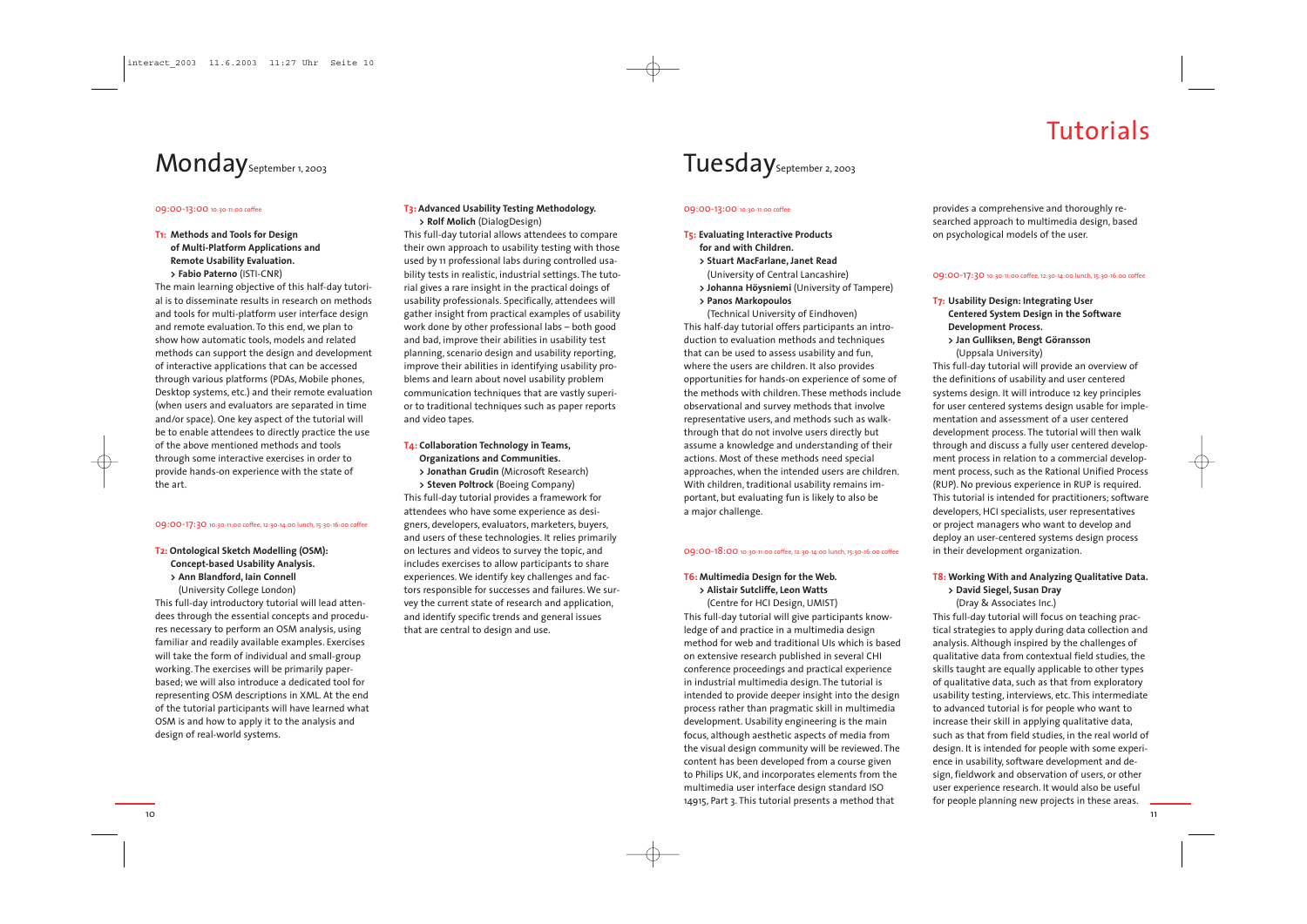## Workshops



#### 09:00-17:30 10:30-11:00 coffee, 12:30-14:00 lunch, 15:30-16:00 coffee

**W1: Methods for applying Activity Theory to HCI Design.**

**<sup>&</sup>gt; Daisy Mwanza** (The Open University) **<sup>&</sup>gt; Olav Bertelsen (**University of Aarhus) This one-day workshop is targeted towards researchers and practitioners from both industry and academia who are interested in methodological aspects of using Activity Theory (AT) in systems design. In order to fully benefit from the workshop, participants will require basic knowledge about AT and methods for HCI design. **<sup>&</sup>gt;**Contact: Daisy Mwanza (D.Mwanza@Open.ac.uk)

- **W2: Putting Theory into Practice: How to apply cross-cultural differences to user interface design?**
- **> Christian Sturm** (University of Freiburg) **<sup>&</sup>gt; Christopher Mueller**

(ergonomie & technologie GmbH) This one-day workshop aims to reach the following goals: (1) Bringing together practitioners and researchers in order to discuss the reciprocal potential in working together in this issue; (2) List cultural differences and classify them according to their practical importance in UI design as well as in their impact on the usability and developing costs of products; (3) Identify ways to apply cultural differences to interface and product components.

**>** Contact: Christian Sturm (mail@christian-sturm.com) **W3: IFIP WG 13.1 on Education in HCI and HCI Curriculum: Teaching HCI – Looking at Other Disciplines. > Konrad Baumann**

- 
- (FH Joanneum Technical College Graz)
- **<sup>&</sup>gt; Paula Kotzé** (University of South Africa)
- **<sup>&</sup>gt; Lars Oestreicher (**Uppsala University)
- **<sup>&</sup>gt; Matthias Rauterberg**

(Technical University Eindhoven) This one-day workshop is to discuss if synergies can be found between different disciplines and how these can be utilized in HCI and UCD education. Some of the anticipated topics for discussion include: (1) What general teaching methods are used in the various disciplines? (2) Is a practical or a theoretical approach preferred? (3) What links exist between the various disciplines? (4) What role does creativity play in the discipline? **>** Contact: Konrad Baumann

(konrad.baumann@fh-joanneum.at)

#### **W4: The Business Case of HCI.**

- **<sup>&</sup>gt; Patrick Steiger**
- (User Experience Management)
- **<sup>&</sup>gt; Gitte Lindgaard** (Carleton University)
- **> Daniel Felix**

(ergonomie & technologie GmbH) This one-day workshop looks forward to produce effective material that helps HCI practitioners to convince their employer/clients that HCI is a must for every technology company and that usability engineers are a necessary part of every product development team. In this workshop we want to come up with a business case and associated messages that persuades the product planner, the CEO, and the head of development of a company that HCI is essential to their business. The workshop is aimed at HCI practitioners, although academics with relevant experience are welcome as well.

**<sup>&</sup>gt;**Contact: Patrick Steiger (steiger@userexperience.ch)

## Monday & Tuesday<sub>September 1 & 2, 2003</sub>

#### 09:00-17.30 10:30-11:00 coffee, 12:30-14:00 lunch, 15:30-16:00 coffee

#### **W5: IFIP WG 13.2 on Methodologies for User-Centered Systems Design: 2nd Workshop on Software and Usability Cross-Pollination –**

- **The Role of Usability Patterns.**
- **> Jan Borchers** (ETH Zürich)
- **<sup>&</sup>gt; Peter Forbrig (**University of Rostock)
- **<sup>&</sup>gt; Ahmed Seffah** (Concordia University)
- **<sup>&</sup>gt; Martijn van Welie (**Satama Amsterdam)

This two-days workshop is targeted to software engineers, user interface designers and usability experts who must learn from each other to facilitate and encourage their convergence and integration especially in the field of patterns. The workshop aims to be a forum for sharing ideas about potential and innovative ways to cross-pollinate the expertise among the different communities and to show examples, which can stimulate the industrial software development. The goal of the workshop is to outline a collection of taskanalysis patterns, interaction patterns and process patterns for the whole software life cycle. **<sup>&</sup>gt;**Contact: Jan Borchers (borchers@stanford.edu)

## Monday<sub>September 1, 2003</sub>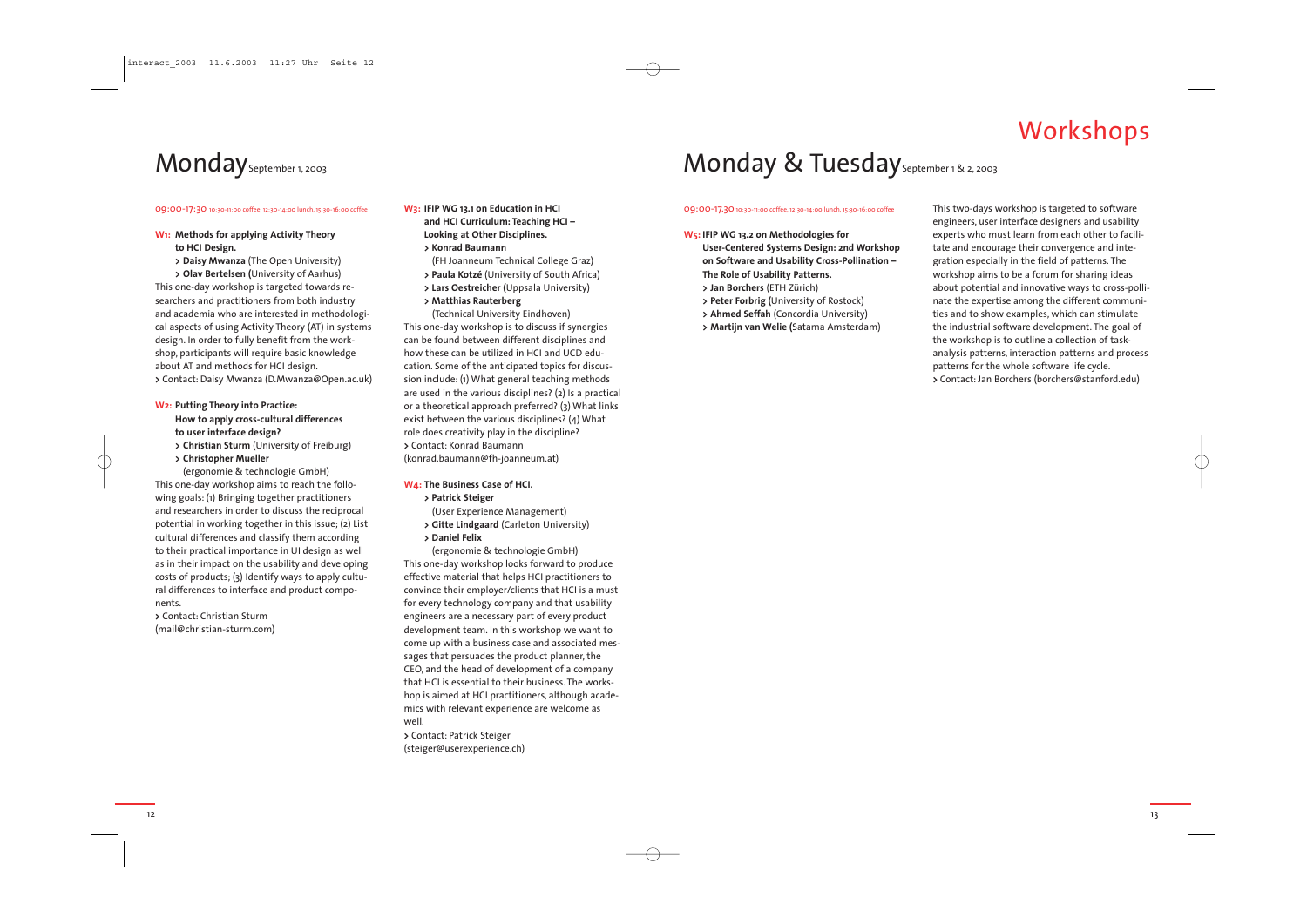## Workshops

15

#### 09:00-17:30 10:30-11:00 coffee, 12:30-14:00 lunch, 15:30-16:00 coffee

**W6: Exploring the Total Customer Experience (TCE): Usability Evaluations of (B2C) E-Commerce Environments. <sup>&</sup>gt; Shailey Minocha, Liisa Dawson**

(The Open University) This one-day workshop will explore the different methodologies that would support the evaluation of the TCE of E-Commerce environments. Researchers and practitioners are welcome who have been involved in the usability evaluations of E-Commerce environments. We aim to assess the current state of theory, methods and research in the usability evaluations of E-Commerce environments. Furthermore we aim to examine how traditional techniques such as heuristic evaluations, guideline inspections and user-observations can be adapted to capture and rectify situations where customers' experiences with an E-Commerce environment fall below their expectations. **<sup>&</sup>gt;**Contact: Shailey Minocha (S.Minocha@open.ac.uk)

### **W7: Experiences with Usability Laboratories. <sup>&</sup>gt; Franz Kurfess, Erika Rogers**

(California Polytechnic State University) This one-day workshop is targeted at people who are interested in exchanging experiences with other users of usability labs, or in establishing their own usability labs. We will bring together experienced users interested in improving their methods, processes and techniques, and novice users, whose main interest may be in finding out what problems others had to deal with. The target audience will come from companies and other organizations with in-house usability labs, organizations that provide usability evaluation services, research institutions conducting usability research, and educational institutions training novices in usability techniques. **>** Contact: Franz Kurfess (fkurfess@csc.calpoly.edu)

#### **W8: IFIP WG 13.1 and WG 13.3 on HCI and Disability: Including Accessibility and Inclusive Design in the Curriculum for HCI. <sup>&</sup>gt; Monique Noirhomme-Fraiture**

- (Facultés Univ. N.D. de la Paix)
- **<sup>&</sup>gt; Colette Nicolle** (Loughborough University)
- **<sup>&</sup>gt; Paula Kotzé** (University of South Africa)
- **> Julio Abascal**
- 

(University of the Basque Country) The aim of this one-day workshop is to promote the importance of training in the design community in the principles of accessibility and inclusive design, which will include the needs of as many users as possible. This workshop is intended for anyone who is concerned about the design of interfaces that will be accessible and usable by older people and people with disabilities. This will include representatives from both industry (e.g., software and hardware designers) and academia (e.g., lecturers in HCI).

**<sup>&</sup>gt;**Contact: Colette Nicolle (c.a.nicolle@lboro.ac.uk)

## **W9: Closing the Gaps:**

**Software Engineering and HCI. > Jean Vanderdonckt** (Université Catholique de Louvain) **<sup>&</sup>gt; Morten Borup Harning** (Open Business Innovation Inc.) This one-day workshop will discuss how to improve software engineering and HCI education and practice by raising awareness of HCI concerns among SE researchers, educators, and practitioners, and vice-versa. It can also show the places where an attention to concerns from one field can inform the other field's processes, and showing how methods and tools can be augmented to address both SE and HCI concerns. **<sup>&</sup>gt;**Contact: Morten Borup Harning (harning@sigchi.dk)

14

## Tuesday<sub>September 2, 2003</sub>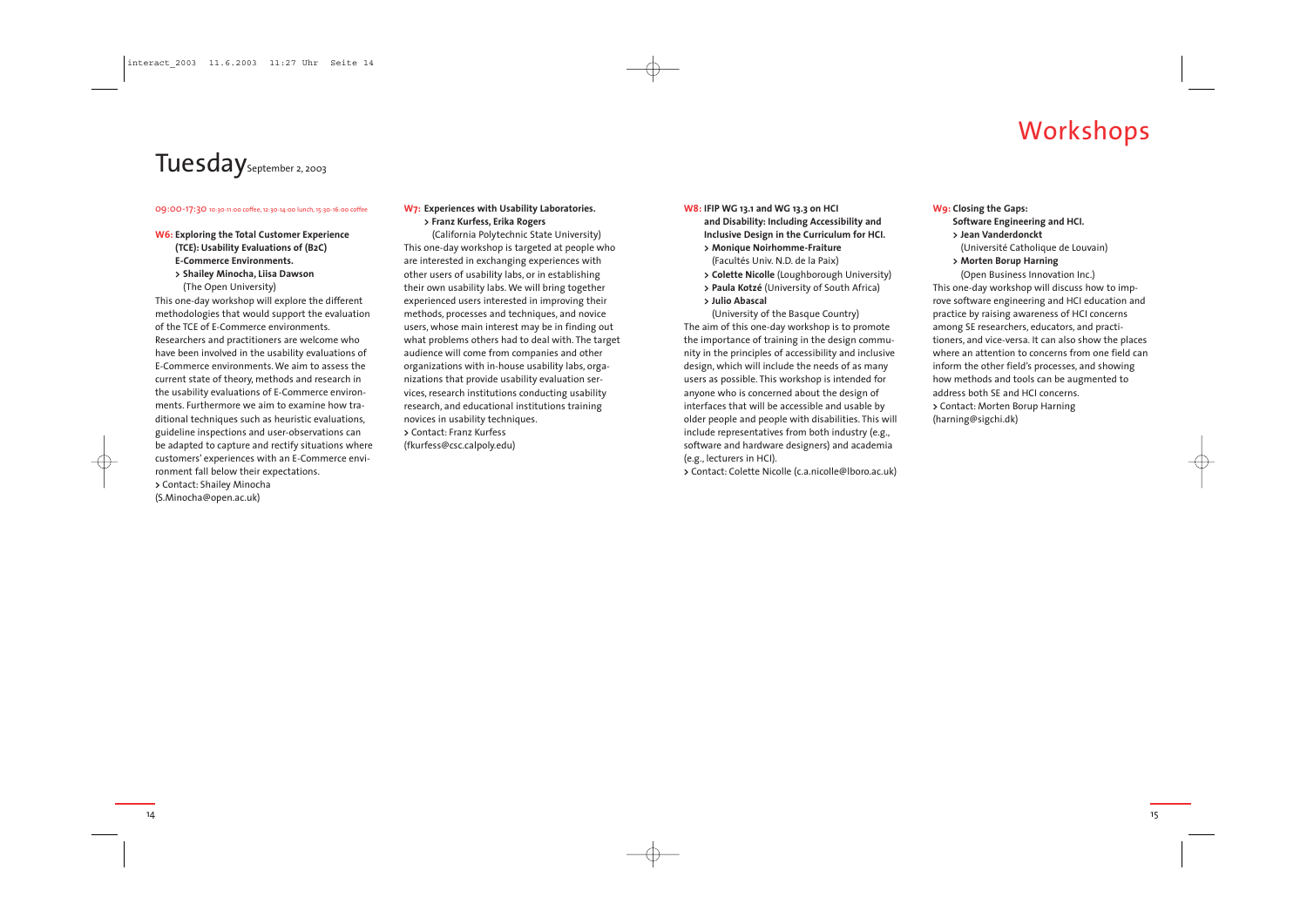#### 10:30-11:00 coffee, 12:30-14:00 lunch, 16:00-16:30 coffee

#### **Opening Ceremony**

#### 09:00-09:30

**<sup>&</sup>gt; John Karat, Helmut Krueger & Matthias Rauterberg, Gerhard Schmitt** Brian-Shackel Award Cermony

#### **Keynote-1**

#### 09:30-10:30

**Mobile Multimodal Dialogue Systems** Mobile multimodal dialogue systems allow the user and the system to adapt their choice of input and output modality according to various technical and cognitive resource limitations and the task at hand. We present the multimodal dialogue system SmartKom, that can be used as mobile travel companion for car drivers and pedestrians. SmartKom combines speech, gestures, and facial expressions for input and output. It provides an anthropomorphic and affective interface through its personification of an interface agent. SmartKom features the situated understanding of possibly incomplete or ambiguous input and the generation of coordinated and adaptive multimodal output. The mutual disambiguation of modalities and the resolution of multimodal anaphora are based on a three-tiered discourse model, that consists of a domain, a discourse and a modality layer. We show that a multimodal dialogue system must not only understand and represent the user's input in a modality-free way, but also its own multimodal output. We argue that intelligent multimodal interfaces are key to the consumers' acceptance of new location-based web services for 3G UMTS smartphones and present some industrial spin-off products of the SmartKom consortium.

#### **<sup>&</sup>gt; Wolfgang Wahlster**

Prof. Wolfgang Wahlster is the Director and CEO of the German Research Center for Artificial Intelligence (DFKI GmbH) and a Professor of Computer Science at Saarland University, Saarbrücken (Germany). He received his diploma and doctoral degree (1981) in Computer Science from the University of Hamburg. He has published more than 150 technical papers and 7 books on language technology and intelligent user interfaces. His current research includes multimodal and perceptive user interfaces, user modeling, embodied conversational agents, smart navigation systems, semantic web services, and resource-adaptive cognitive technologies. He is a AAAI Fellow, <sup>a</sup> ECCAI Fellow, and a recipient of the Fritz Winter Award (1991), and an IST Prize (1995) for his research on cooperative user interfaces In 2001, the President of the Federal Republic of Germany, Dr. Johannes Rau, presented the German Future Prize to Dr. Wahlster for his work on language technology and intelligent user interfaces. Dr. Wahlster was the first computer scientist to receive Germany's highest scientific prize that is awarded each year for outstanding innovations in technology, engineering, or the natural sciences.



#### **L1-M-1: Very large displays** 11:00-12:30

**Toward Characterizing the Productivity Benefits of Very Large Displays. >** Czerwinski, M et al. **Enticing People to Interact with Large Public Displays in Public Spaces. >** Brignull, H et al. **Distribution of Attention and Failure to Save Computer Work. >** Jones, G et al.

#### **L1-M-2: UI design**

#### 11:00-12:30 **What Makes a Good Answer? The Role of Context in Question Answering. <sup>&</sup>gt;**Lin, J et al. **Hyper-Hitchcock: Towards the Easy Authoring of Interactive Video. <sup>&</sup>gt;**Shipman, F et al. **Interface Design for MyInfo: a Personal News Demonstrator Combining Web and TV Content. <sup>&</sup>gt;**Zimmerman, J et al.

#### **L1-M-3: Touch feedback** 11:00-12:30

**Anonymous (TetraTetris: A Study of Multi-User Touch-Based Interaction Using DiamondTouch). >** Kobourov, S et al. **Effective Vibrotactile Cueing in a Visual Search Task. >** Lindeman, R et al.

**Collaboration meets Fitts' law: Passing Virtual Objects with and without Haptic Force Feedback. >** Sallnäs, E et al.

**L1-M-4: Spoken language interface** 11:00-12:30 **A television control system based on spoken natural language dialogue. >** Goto, J et al. **Error resolution strategies for interactive television speech interfaces. >** Berglund, A et al. **InterActor for human interaction and communication support. >** Watanabe, T et al.

#### **S1-M-5: Short papers** 11:00-12:30

#### **L1-N-1: Eye tracking** 14:00-16:00

**>** Hansen, J et al. **for Screen Space.**

**Command Without a Click: Dwell Time Typing by Mouse and Gaze Selections. Proactive Response to Eye Movements. >** Hyrskykari, A et al. **Symbol Creator: An alternative Eye-based Text Entry Technique with Low Demand >** Miniotas, D et al. **Designing for Visual Influence: an Eye Tracking Study of the Usability of Graphical Management Information. >** Renshaw, J et al.



**Explanation of numbering:**

1st letter = type of presentation: **<sup>L</sup>**= long paper, **S** = short paper, **O** = overview/society, **<sup>D</sup>**= demonstration, **<sup>P</sup>**= poster, **<sup>C</sup>**= doctoral consortium, **<sup>E</sup>**= panel, **<sup>I</sup>**= interactive experience, **<sup>V</sup>**= video paper; 1st number = conference day: **<sup>1</sup>**= Sept 3, **<sup>2</sup>**= Sept 4, **3** = Sept 5; 2nd letter = timeslot: **<sup>M</sup>**= morning, **<sup>N</sup>**= noon, **<sup>A</sup>**= afternoon; 2nd number = parallel session/track: normally same location.

## Wednesday<sub>September 3, 2003</sub>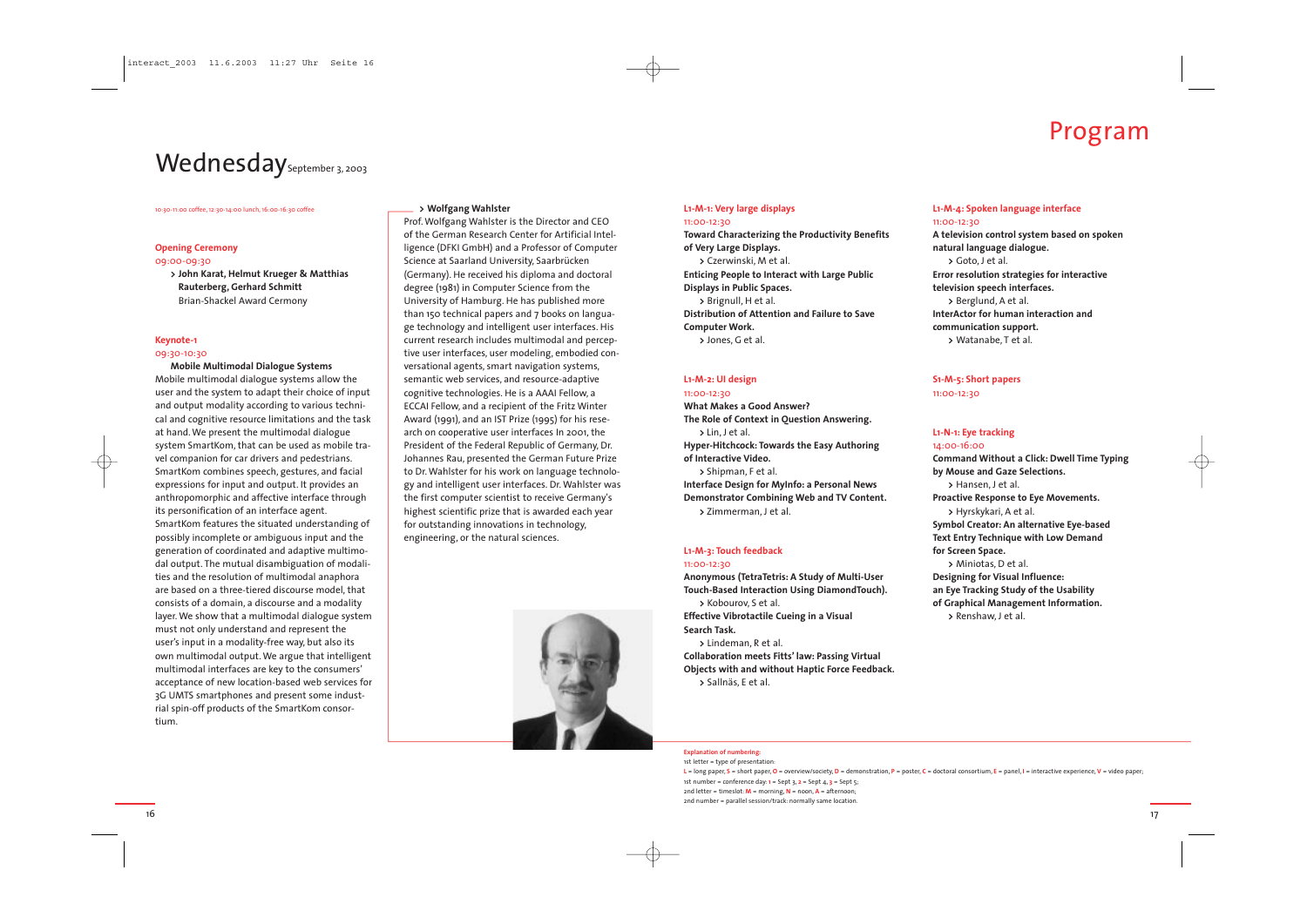19

#### **L1-A-1: Display I/O** 16:30-18:00

**High-density cursor: a visualization technique that helps users keep track of fast-moving mouse cursors. >** Baudisch, P et al. **Reactive Information Displays. >** Narayanan, H et al. **Effects of Visual Separation and Physical Discontinuities when Distributing Information across Multiple Displays. >** Tan, D et al.

#### **L1-A-2: UI for mobile systems** 16:30-18:00

**User Interface Transformation Method for PCRemote Control with Small Mobile Devices. >** Okada, H et al. **The Process of Developing a Mobile Device for Communication in a Safety-Critical Domain. >** Kjeldskov, J et al. **Multimodal Menu Interface for Mobile Web Browsing.**

**>** Ma, X et al.

**L1-A-3: UI design**

16:30-18:00 **Bimanual Interaction on the Microsoft Office Keyboard. >** McLoone, H et al. **Drag-and-Pop and Drag-and-Pick: techniques for accessing remote screen content on touch- and pen-operated systems. >** Baudisch, P et al. **Can audio help navigating in virtual environments? An experimental evaluation. >** Costabile, M et al.

**S1-A-4: Short papers** 16:30-18:00

#### **I1-A-5: Interactive experience**

## 16:30-18:00

**One Measure of Happiness – a dynamically updated interactive video narrative using gestures. Gudar – A Novel Group Music Instrument. >** Bryan-Kinns, N et al. **The Fly's Eye: Live Spatial Analysis and Deconstruction of the Video. >** St George, P et al. **Constucted Narratives: Using Play >** Jennings, P et al.



**>** Dekel, A et al. **>** Polli, A et al. **Extended Moments. to Breakdown Social.**

### **O1-N-2: HCI organizations** 14:00-16:00

**Center for Human-Computer Interaction at Virginia Tech. >** Carroll, J et al. **The European Usability Forum: Fostering the Strategic Value of Usability. >** Tscheligi, M et al. **HCI Research in the Czech Republic. >** Matousek, V et al. **The good old Styleguide in a new light: enabling a user-oriented development process. >** Richter, M et al. **Space and Virtuality Studio: A Participatory Design Lab. >** Binder, T et al. **Nita – Swedish IT User Centre >** Hektor, A et al. **User-System-Interaction Design Program: an Overview. >** Rauterberg, M et al.

### **L1-N-3: Search & retrieval**

14:00-16:00

**Milestones in Time: The Value of Landmarks in Retrieving Information from Personal Stores. >** Ringel, M et al. **Listen to the Music: Audio Preview Cues for Exploration of Online Music. >** Schraefel, M et al. **Simplifying the Management of Large Photo Collections. >** Girgensohn, A et al. **Desktop History: Time-based Interaction Summaries to Restore Context and Improve Data Access. >** Uberoi Kelly, S et al.

#### **L1-N-4: Agent design** 14:00-16:00

**Programmorphosis: a Knowledge-Based Approach to End-User Programming. >** Ioannidou, A et al. **Human and Humanoid Don't Match: Consistency Preference and Impact on Users' Trust. >** Gong, L et al. **Experimental Evaluation of Bi-directional Multimodal Interaction with Conversational Agents. >** Buisine, S et al. **Confidence Displays and Training in Recommender Systems. >** McNee, S et al.

### **P1-N-5: Posters**

14:00-16:00

#### **I1-N-5: Interactive experience**

14:00-16:00 **eSuscitation – Virtual 3D experience walking through a shopping mall. >** Easterly, D et al. **Chemistry Education: A Tangible Interaction Approach. >** Fjeld, M et al. **Virtual Variation of Earth Seasons. >** Boutiche, S et al. **One Word Movie – An Internet-based project. >** Zimmermann, P et al. **Coppia Espressiva – Exploring new forms of Interaction. >** Overbeeke, C et al. **Projections on the move part 1 – Into the Blue – dance solo for a single body. >** Ghoraschi, Y et al. **Ritualizing Interactive Media: Virtual Puppetry with Spiraling Interaction. >** Ryu, S et al.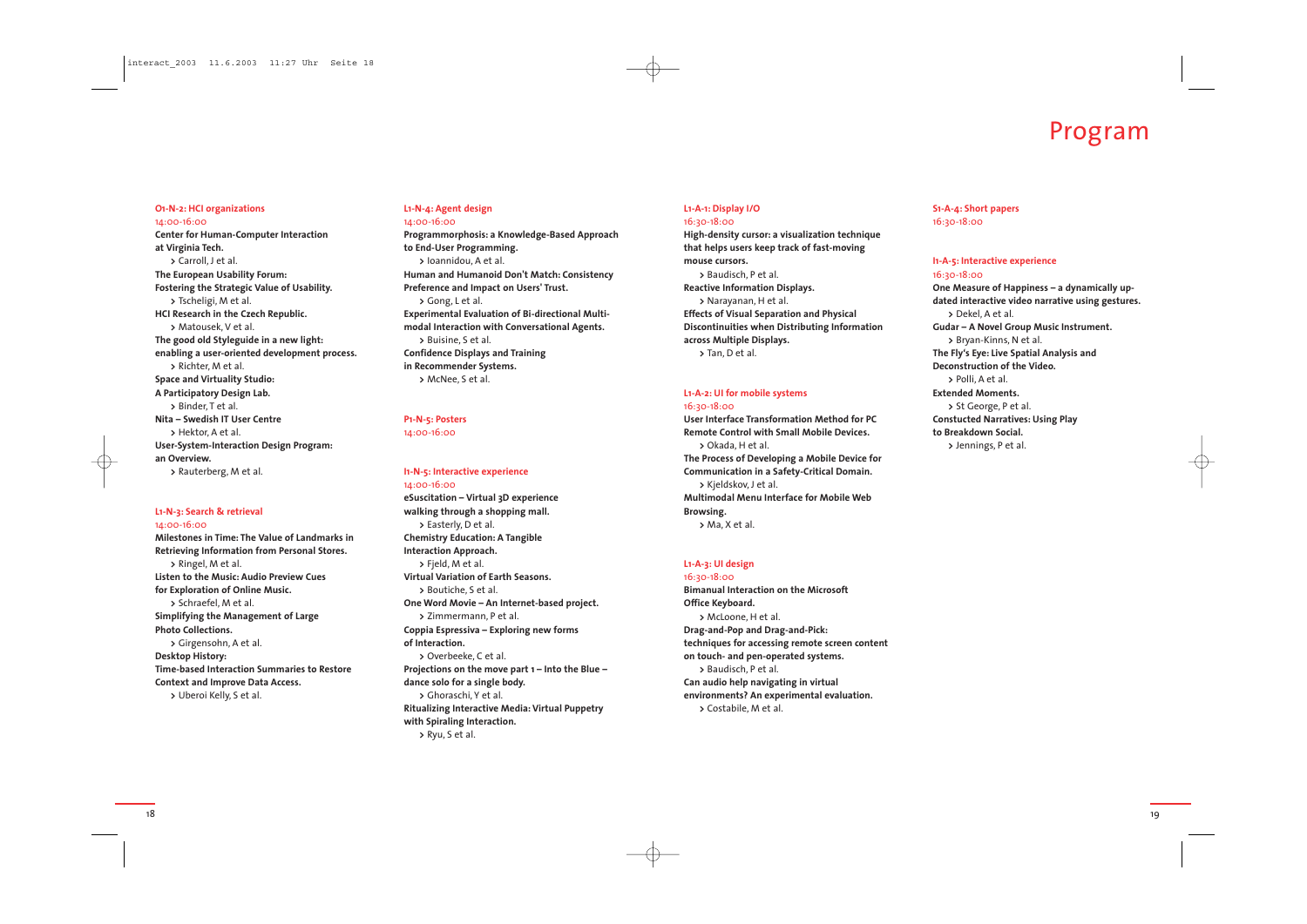#### 11:00-11:30 coffee, 12:30-14:00 lunch, 16:00-16:30 coffee

#### **L2-M-1: 3D input device**

09:00-11:00 **The YoYo: A handheld device combining elastic and isotonic input. >** Simon, A et al. **Godzilla: Seamless 2D and 3D Sketch Environment for Reflective and Creative Design Work. >** Tano, S et al. **Intelligent manipulation techniques for conceptual 3D design. >** Oh, J et al. **Manipulation of viewpoints in 3D environment using interlocked motion of coordinate pairs. >** Kitamura, Y et al.

#### **L2-M-2: E-commerce**

09:00-11:00

**Integrating customer relationship management strategies in (B2C) e-commerce environments. >** Minocha, S et al. **The Intelligent Esales Clerk. >** Sacco, G et al. **An analysis method tailored to two-staged interaction.>** Draheim, D et al. **Supporting Unconstrained Interaction with Application Sharing Systems. >** Li, D et al.

#### **L2-M-3: Empirical studies** 09:00-11:00

**Field Studies in Practice: Making it Happen. >** Kujala, S et al. **The misapplication of engineering models to business decisions. >** Lindgaard, G et al. **Programming in the Kitchen. >** Bertelsen, O et al. **Be Quiet? Evaluating Proactive and Reactive User Interface Assistants. >** Xiao, J et al.

**S2-M-4: Short papers** 09:00-11:00

**P2-M-5: Posters** 09:00-11:00

#### **Keynote-2** 11:30-12:30

### **Logitech: the Interface Company**

Over a 20 years span, Daniel Borel will show how Logitech's enduring vision has been turned into products; how technological innovation and cool design have been combined in products that people love to use to work, play and communicate in the digital world.

**> Daniel Borel** Since 1981, Daniel Borel is cofounder and chairman of Logitech International, a world leader in personal interface devices (Audio, Video, Entertainment, Pointing devices, Kbd. Leader in cordlessness). He go<sup>t</sup> a Master degree in Computer Science at Stanford University, and a Master degree in Physics at Swiss Federal Institute of Technology (EPFL), Lausanne. In 1992 he got a Dr Honoris Causa from Swiss Federal Institute of Technology, Lausanne.



**L2-N-1: E-learning** 14:00-16:00 **"to be or not to be"?. >** Khan, Z et al. **>** Vetere, F et al. **Video Design Case.**

**Learning Objects: the question of Layering a Minimal Interface. Attentional Effect of Animated Character. >** Hongpaisanwiwat, C et al. **User Centred Design through the Keyhole: >** Iversen, O et al.

### **L2-N-2: Search & Retrieval** 14:00-16:00

**The Pragmatic Web: Agent-Based Multimodal Web Interaction with no Browser in Sight. >** Repenning, A et al. **A Granular Approach to Web Search Result User Interfaces for Supporting Multiple Experimental Evaluation of Semantic Depth of Field, a Pre-attentive Method for Focus + Context Visualization.>** Schrammel, J et al.



**Presentation.>** White, R et al. **Categorization. >** Quan, D et al.

**Explanation of numbering:**

1st letter = type of presentation: **<sup>L</sup>**= long paper, **S** = short paper, **O** = overview/society, **<sup>D</sup>**= demonstration, **<sup>P</sup>**= poster, **<sup>C</sup>**= doctoral consortium, **<sup>E</sup>**= panel, **<sup>I</sup>**= interactive experience, **<sup>V</sup>**= video paper; 1st number = conference day: **<sup>1</sup>**= Sept 3, **<sup>2</sup>**= Sept 4, **3** = Sept 5; 2nd letter = timeslot: **<sup>M</sup>**= morning, **<sup>N</sup>**= noon, **<sup>A</sup>**= afternoon; 2nd number = parallel session/track: normally same location.

 $20$ 

## Thursday<sub>September 4, 2003</sub>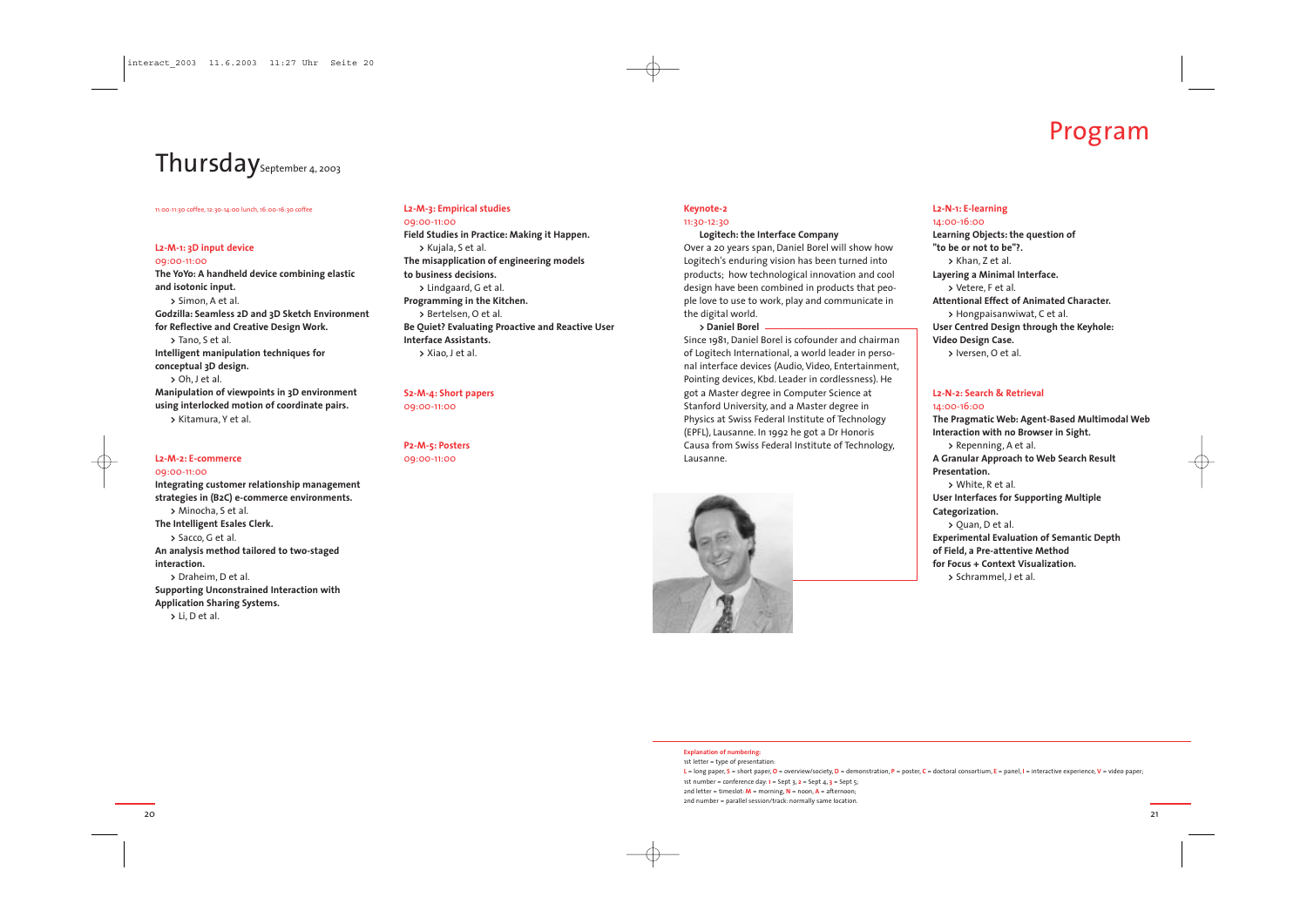23

#### **L2-A-1: Ubiquitous computing** 16:30-18:00

**Creating New User Experiences to Enhance Collaboration. >** Halloran, J et al. **Visually-tracked Flashlights as Interaction Devices. >** Ghali, A et al. **Pointing in Intelligent Environments with the WorldCursor. >** Wilson, A et al.

#### **E2-A-2: Panel**

16:30-18:00 **Interaction Engineering and Design. Panel facilitator: >** Guy Boy (eurisco) et al. **Panelists: >** Peter Johnson (University of Bath) et al.

#### **L2-A-3: Tangible bits**

16:30-18:00 **Tangible Query Interfaces: Physically Constrained Tokens for Manipulating Database Queries. >** Ullmer, B et al. **Chemistry Education: A Tangible Interaction Approach. >** Fjeld, M et al. **Measuring the Coordination in 2D Positioning Tasks. >** Subramanian, S et al.

#### **L2-A-4: Formal techniques**

**Pattern Languages in Interaction Design.**

16:30-18:00 **>** van Welie, M et al. **User Interfaces.**

**Using Ontologies in Design of Multimodal**

**>** Obrenovic, Z et al.

**A Model-Based Approach for Engineering**

**Multimodal Interactive Systems.**

**>** Palanque, P et al.

**V2-A-5: Video papers**



16:30-18:00

#### **L2-N-3: HCI Method**

14:00-16:00 **Ontology for Multi-surface Interaction. >** Coutaz, J et al. **Deriving the Navigational Structure of a User Interface.>** Vanderdonckt, J et al. **A Phenomenological Study of Familiarity. >** Van de Walle, G et al. **Testing the Use of Egocentric Interactive Techniques in Immersive Virtual Environments. >** Jacob, L et al.

### **L2-N-4: Experience**

14:00-16:00 **Redefining Digital Audience: Models and Actions. >** Nemirovsky, P et al. **In search of resonant human computer interaction: building and testing aesthetic installations. >** Hummels, C et al. **Empirical evaluation of usability and fun in computer games for children. >** Barendregt, W et al. **Movement and Spatiality in a Gaming Situation – Boosting Mobile Computer Games with the Highway Experience. >** Brunnberg, L et al.

#### **D2-N-5: System demonstrations** 14:00-16:00

**Key functionalities of SAP Community. >** Mollenhauer, R et al. **Visualization and Analysis of Formula One Racing Results with InfoZoom – the Demo. >** Spenke, M et al. **3D Model Viewer with Real-time Viewpoint Tracking System. >** Iio, J et al. **The Augmented Round Table - a New Interface to Urban Planning and Architectural Design. >** Broll, W et al. **The Visual Interaction Platform.** <sup>&</sup>gt; Aliakseyeu, D et al. **Nouse+: a Complete Face-operated Vision System. >** Gorodnichy, D et al. **Interactive Trip Planning with Trip@dvise. >** Cavada, D et al. **MAI: An Authoring System for Designing Interactive Learning Modules. >** Mukuna, M et al.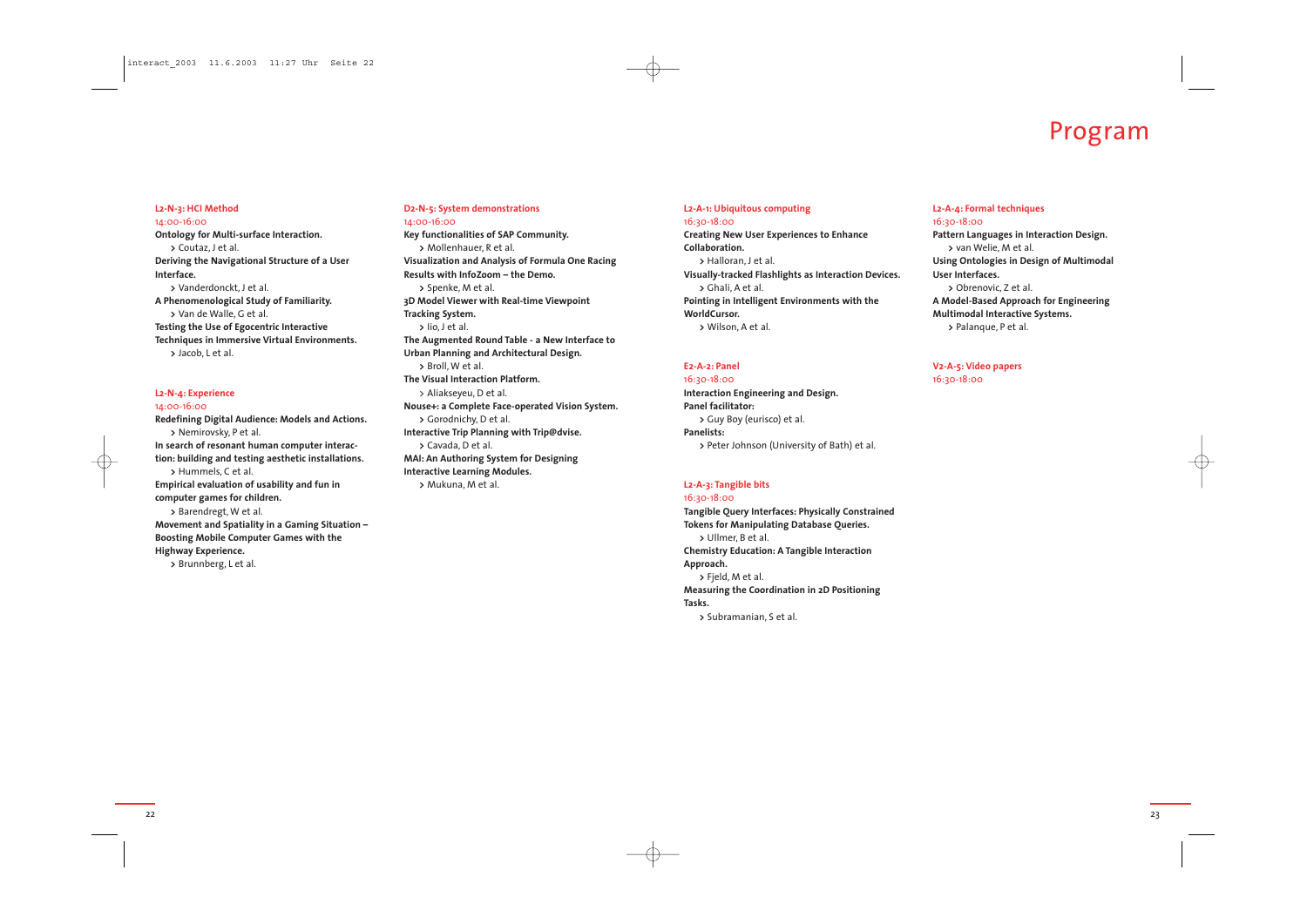#### 10:30-11:00 coffee, 12:30-14:00 lunch

#### **Keynote-3**

09:00-10:00

#### **Human Design: Building Computation around Human Networks**

Computer technology has mostly focused either on the isolated individual, or has treated the person as a clueless extra wandering in a computercontrolled environment. Researchers seem to have forgotten that people are social animals, and that the quality of their lives is defined by their roles in human organizations. Instead of inventing technology for the individual as an isolated entity, why not invent systems that suppor<sup>t</sup> people's organizational roles? Or even invent new types of organizations? My colleagues and I are inventing technology that can potentially produce organizations that are more creative and efficient, and that better support the individual. At the personal scale to suppor<sup>t</sup> family networks, at the organizational scale to support innovation, and at the national scale to support economic growth in developing nations, we are finding that shaping computation to support social networks can produce great rewards.

#### **<sup>&</sup>gt; Alex (Sandy) Pentland**

Prof. Alex (Sandy) Pentland is a pioneer in wearable computers, health systems, smart environments, and technology for developing countries. He is one of the most-cited computer scientists in the world. He is the founding director of Media Lab Asia, and is a co-founder of the Center for Future Health, the Wearable Computing research community, and the international Digital Nations Consortium. He was formerly the Academic Head of the MIT Media Laboratory, and is the Toshiba Professor of Media Arts and Sciences. He has wonnumerous international awards in the Arts, Sciences and Engineering. He was chosen by Newsweek as one of the 100 Americans most likely to shape the next century. He currently directs the Human Design research group at the MIT Media Lab.

## Program

#### **L3-M-1: Ubiquitous computing** 11:00-12:30

**MyTeam: Availability Awareness through the use of Sensor Data. >** Lai, J **Proximal Interactions: A direct manipulation technique for wireless networking. >** Rekimoto, J **Embedding Interactions in a Retail Store Environment: The Design and Lessons Learned. >** Sukaviriya, <sup>N</sup>

### L<sub>3</sub>-M-2: Social context

11:00-12:30

**Managing one's social network: Does age make a difference? >** Smith, H **Engaging in Email Discussion: Conversational Context and Social Identity in Computer-Mediated Communication. >** Watts, L **Personal Map: Automatically Modeling the User's Online Social Network. >** Farnham, S

### **L3-M-3: UI design**

11:00-12:30

**Questioning the effectiveness of contextual online help: some alternative propositions. >** Capobianco, <sup>A</sup> **Usability Inspection by Metaphors of Human Thinking. >** Hornbæk, K; Frøkjær, <sup>E</sup> **Software for Students to Sketch Interface Designs. >** Plimmer, B; Apperley, <sup>M</sup>



#### **S3-M-4: Short papers** 11:00-12:30

**S3-M-5: Short papers** 11:00-12:30

#### **L3-N-1: Shared displays**

14:00-16:00 **Segmentation of display space interferes with multitasking. >** Campbell, C; Maglio, <sup>P</sup> **Manipulating and Annotating Slides in a Multi-Display Environment. >** Chiu, P **Display-Based Activity in the Workplace. >** Perry, M; O'Hara, <sup>K</sup> **The Plasma Poster Network: Posting Multimedia Content in Public Places. >** Churchill, E

#### **L3-N-2: Usability testing**

14:00-16:00 **Usability Professionals' Personal Interest in Basic HCI theory. >** Clemmensen, T **The 'Evaluator Effect' in User Testing: Influences of the Data Analysis Process. >** Vermeeren, A **Classification of Usability Problems (CUP) Scheme. >** Hvannberg, E; Law, <sup>L</sup> **Creating Realistic Laboratory Settings: Comparative Studies of Three Think-Aloud Usability Evaluations of a Mobile System. >** Skov, M; Kjeldskov, <sup>J</sup>

#### **L3-N-3: Special needs** 14:00-16:00

**How Blind Users' Mental Models Affect Their Perceived Usability of an Unfamiliar**

**Screen Reader.**

**>** Kurniawan, S

**Design and Evaluation of multimodal system for the non-visual exploration of digital pictures. >** Roth, P; Pun, T

**SeeWord: Rethinking Interfaces, Insights from word processing software for dyslexic readers.**

**Does an Individual's Myers-Briggs Type**

**>** Dickinson, A **Technology Use?**

**Indicator Preference Influence Task-Oriented**

**>** Ludford, P; Terveen, L

#### **O3-N-4: HCI Societies**

**The British Human-Computer Interaction Group. >** McEwan, T; MacDonald, N; Cockton, G **Gesellschaft für Informatik (Germany). >** Felix, D; Steiger, P; Stolze, <sup>M</sup> **HCI Education in the Czech Republic. >** Matousek, V; Slavík, P

14:00-16:00 **>** Oberquelle, <sup>H</sup> **HCI in Switzerland.HCI in Spain.** Wong, W

**>** Abascal, J; Lorés, J **State of the Art: HCI in New Zeeland. >** Apperley, M; Carter, P; Churcher, C; Cockburn, A; Jones, M; Lobb, B; Novins, K; Phillips, C; **New Horizons for HCI in South Africa.>** Wesson, J; van Greunen, D **HCI in Brazil: Prospects and Challenges. >** Cecilia, M; Baranauskas, M

### **Closing Ceremony**

16:00-16:30

**<sup>&</sup>gt; John Karat, Helmut Krueger & Matthias Rauterberg, Stefano Levialdi**



## Friday<sub>September 5, 2003</sub>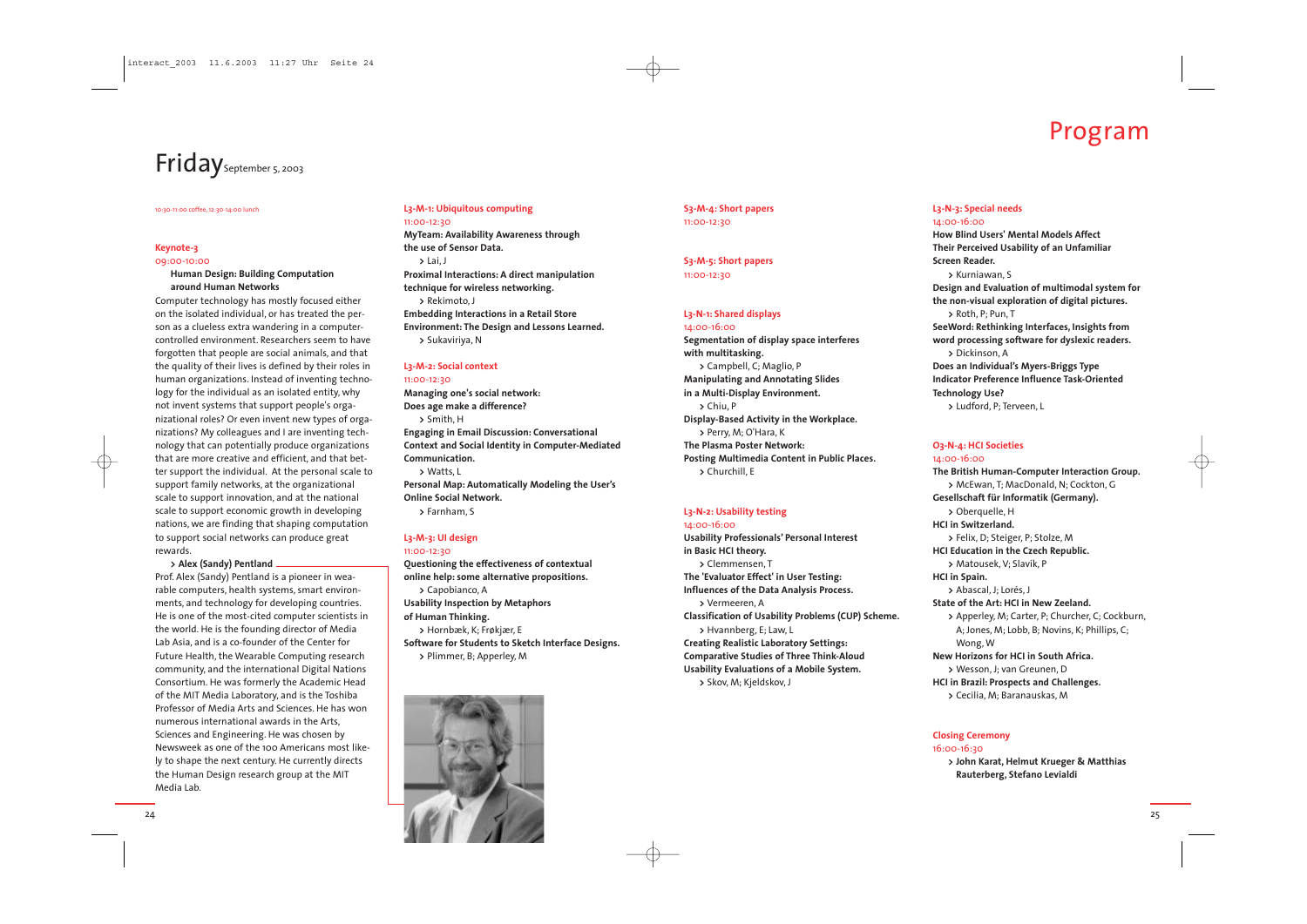## INTERACT 2003 Organisation

#### **Conference Co-Chairs:**

Helmut Krueger (ETH, Switzerland) & Matthias Rauterberg (TU/e, Netherlands)

#### **International Steering Committee:**

**> Chair:** Helmut Krueger (CH) **> Members:** K. Bauknecht (Switzerland) K. Dittrich (Switzerland) J. Hammond (Australia) C. Hauri (Switzerland) J. Karat (USA) A. Kilgour (UK) M. Kurosu (Japan) M. Rauterberg (Netherlands) C-A. Zehnder (Switzerland)

#### **Technical Program Committee:**

**> Chair:** Matthias Rauterberg (Netherlands) **> Members:**

J. Darzentas (Greece) & J. Jorge (Portugal) M. Apperley (New Zealand) & A. Sutcliffe (United Kingdom) P. Markopoulos (The Netherlands) & C. Roast (United Kingdom) M. Menozzi (Switzerland) & M. Okada (Japan) J. Gulliksen (Sweden) & K. Morgan (Norway) M. Sikorski (Poland) & J. Ziegler (Germany) C. Stephanidis (Greece) & N. Streitz (Germany) D. Keyson (The Netherlands) & R. Nakatsu (Japan) S. Howard (Australia) & F. Howard (Australia) G. Boy (France) & J. Wesson (South Africa) K.Y. Lim (Singapore) & K-J. Räihä (Finland) J. Abscal (Spain) D. Bouwhuis (The Netherlands) & V. Wulf (Germany) M. Noirhomme (Belgium) & J. Vanderdonckt (Belgium) R. Kazman (USA) & J. Terken (Netherlands) Z. Liu (China) & N. Magnenat (Switzerland) R. Vertegaal (Canada) & S. Wilson (United Kingdom) P. Palanque (France) & T. Gross (Austria)

#### **International Organization Committee**

**> Chair:** Christian Hauri (Switzerland) **> Members:** P. Steiger (Switzerland) D. Felix (Switzerland) M. Uhr (Switzerland) M. Flueckiger (Switzerland) M. Fjeld (Switzerland) R. Raisamo (Finland) E. Reuss (Switzerland) W. B. Meier (Switzerland) P. Vinken (The Netherlands) M. Menozzi (Switzerland) J. Wesson (South Africa)

#### **International Program Committee**

**> Chair:** Markus Stolze (Switzerland) & Fabio Paterno (Italy) **> Members:** Abascal, J; Allwood, C; Amitay, E; Anderson, B; Apperley, M; Ardissono, L; Bagnara, S; Balbo, S; Bastide, R; Baudisch, P; Bauer, M; Bevan, N; Billinghurst, M; Bjork, S; Bodker, S; Boecker, H; Bonnardel, N; Bouwhuis, D; Boy, G; Calder, P; Cañas, J; Carroll, J; Castells, P; Catarci, T; Chatty, S; Cheiverst, K; Chen, C; Chi, E; Churchill, E; Cockton, G; Correia, N; Coutaz, J; Cypher, A; Czerwinski, M; de Villiers, C; Dearden, A; Detienne, F; Dey, A; Diaper, D; Dieberger, A; Dillenbourg, P; Do, E; Dray, S; <sup>e</sup> Cunha, J; Erickson, T; Felix, D; Fjeld, M; Gea, M; Girgenson, A; Goebel, M; Gorny, P; Goulden, L; Gross, T; Gross, M; Grudin, J; Grundy, J; Guest, S; Gullisken, J; Guttormsen Schär, S; Hammond, J; Harrison, M; Harrison, B; Henze, N; Holmquist, L; Hoorn, J; Howard, F; Howard, S; Hubscher, R; Ito, J; Jedlitschka , A; John, B; Johnson, C; Johnston, L; Jones, M; Jones, S; Jorge, J; Karat, C; Karat, J; Kato, K; Kazman, R; Keason, D; Keil-Slawik, R; Kellogg, W; Kemp, E; Kilgour, A; Kobsa, A; Kohda, T; Kojima, H; Konstan, J; Kotze, P; Lai, J; Lee, A; Lindgaard, G; Liu, Z; Lopes, J; Lorés, J; Ludwig, H; Lueg, C; Maglio, P; Mahemoff, M; Mansfield, T; Markopoulous, P;

Martens, J; Masoodian, M; McInerney, P; Menozzi, M; Morch, A; Morgan, K; Mori, H; Moriya, S; Moriyon, R; Muller, M; Murphy, J; Murray, D; Musil, S; Nakakoji, K; Nejdl, W; Nicolle, C; Nigay, L; Nijholt, A; Nishida, S; Noirhomme, M; Nunes, N; Oberquelle, H; Oestreicher, L; Ohno, T; Okada, M; Okubo, M; Oliveira Prates, R; Olson, G; Ortega, M; Ozkan, N; Palanque, P; Paris, C; Paterno, F; Pearce, A; Pedlow, R; Pribeanu, C; Prinz, W; Pu, P; Raisamo , R; Rathke, C; Rauterberg, M; Redmiles, D; Reiterer, H; Repenning, A; Risden, K; Roast, C; Roberts, D; Roth, P; Roussel, N; Santoro, C; Sasse, A; Scapin, D; Schneider, K; Schwabe, G; Sears, A; Shackel, B; Sikorski, M; Stage, J; Stary, C; Steiger, P; Stephanidis, C; Stevenson, D; Stolze, M; Streitz, N; Sumner, T; Sutcliffe, A; Takemura, H; Tanaka, J; Tarumi, H; Terveen, L; Theng, Y; Thomas, R; Thomas, C; Thomas, J; Truillet, P; Tscheligi, M; van der Mast, C; van der Veer, G; van Greunen, D; van Oostendorp, H; Vanderdonckt, J; Varey, A; Vertegaal, R; Weibelzahn, S; Wesson, J; Wherle, T; Wild, P; Wilson, S; Wong, W; Wulf, V; Yamasaki, M; Zhai, <sup>S</sup>



26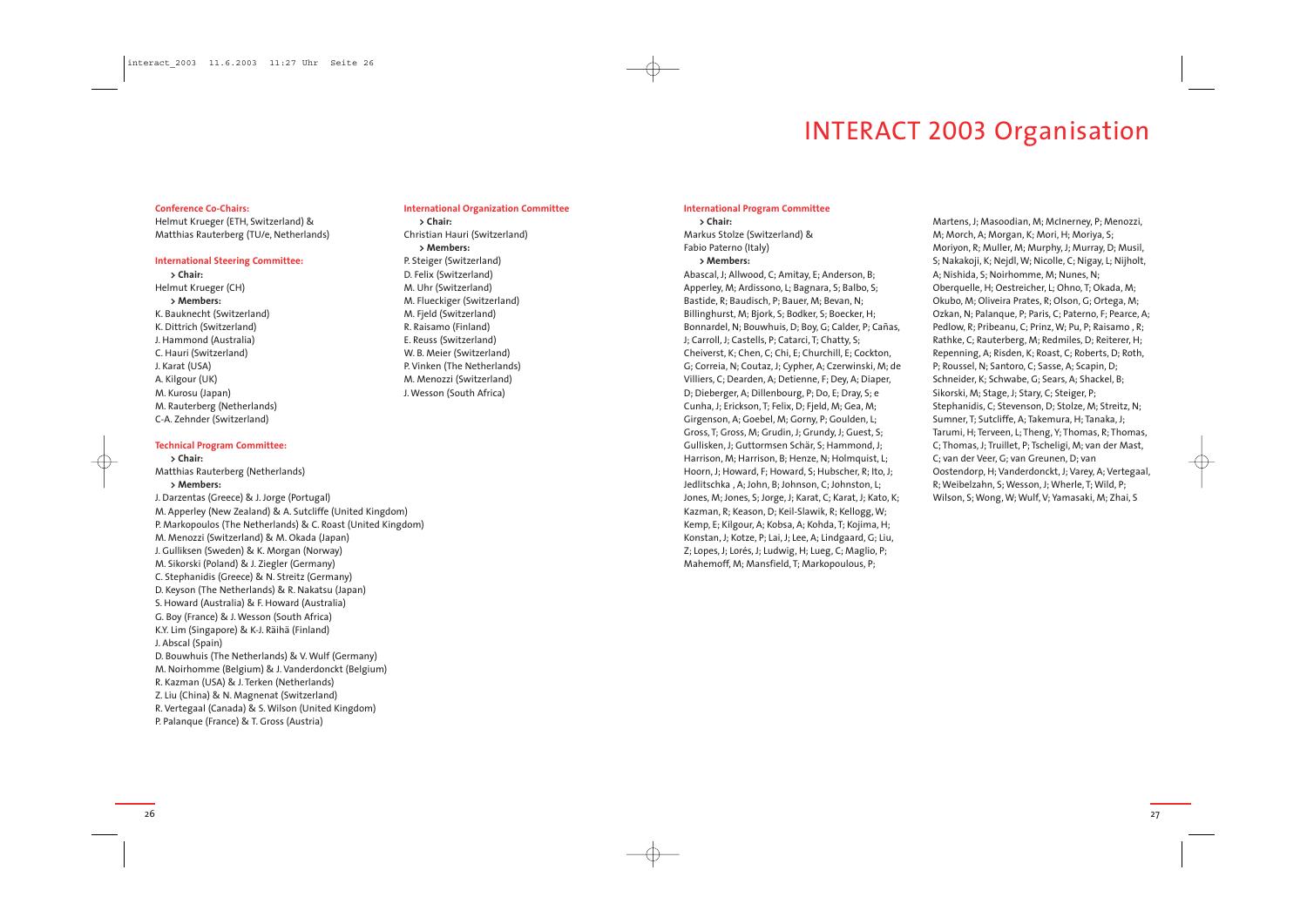## About IFIP TC13

#### **About IFIP TC13**

IFIP Technical Committee No 13 is focused on encouraging the development towards a science and technology of human-computer interaction (HCI), through pursuit of the following aims: (1) to encourage empirical research; (2) to promote the use of knowledge and methods from the human sciences in both design and evaluation of computer systems; (3) to promote better understanding of the relation between formal design methods and system usability and acceptance; (4) to develop guidelines, models and methods; (5) to co-operate with other groups, inside and outside of IFIP. The domain of TC13 is an active and focal area of both research and industrial application. As the influence and use of computing capability grows, so does the recognition that computing systems will be required to conform to many other criteria than simply those of technical excellence. The criteria of usability, acceptability, user satisfaction and suitability for user and organizational needs are some of those, which are particularly the province of experts in HCI. It is therefore proper that the world's premier organization for computing, IFIP, should encourage a thriving activity whose role is, at least in part, to review, criticize and change the methods and products of their colleagues in hardware and software design. Thus, through TC.13 and its Working Groups, IFIP seeks to implement and satisfy those parts of its mission statement concerned with "the safe and beneficial development and use of IT and ... the interest of users".

The first work in IFIP on this subject was done in WG6.3 (Man-Computer Communication) under the chairmanship of Dr Jim Bair in the late 1970s. Early in 1981 Working Group 6.3, now entitled Human-Computer Interaction (HCI), was reconstituted under the chairmanship of Prof Brian Shackel. Because of the rapid growth in WG6.3 activity from 1981, IFIP TC.6 considered that the scope of work was developing beyond that of a traditional working group and suggested that some different arrangements should be made. At the September 1982 General Assembly IFIP approved the proposal to establish a Task Group (TG) on Human-Computer Interaction (again with Shackel as chairman). The next period of seven years 1982- 1989 was especially notable for the 'explosion' in research on information technology and the main work of the IFIP TG on HCI was focused upon information exchange activities, primarily via conferences. The planning for the first IFIP international conference on Human-Computer Interaction, entitled INTERACT'84, began in 1982. Thereafter these conferences were held at three-year intervals until 1995, and thereafter at two-year intervals 1997, 1999, 2001, 2003.

#### **IFIP Technical Committee 13 Members**

Judy Hammond (Australia) Tom Gross (Austria) Monique Noirhomme-Fraiture (Belgium) Cecilia Baranauskas (Brazil) Gitte LIndgaard (Canada) Jose Pino (Chile) Zhengjie Liu (China) Vaclav Matousek (Czech Republic) Annelise Mark Pejtersen (Denmark) Pekka Lehtio (Finland) Philippe Palanque (France) Horst Oberquelle (Germany) John Darzentas (Greece) Vallanchira Hassan (India) Fabio Paterno (Italy) Masaaki Kurosu (Japan) Gerrit van der Veer (Netherlands) Mark Apperley (New Zealand) Svein Arnesen (Norway) Julius Kulikowski (Poland) Joaquim Jorge (Portugal) Kee Yong Lim (Singapore) Mirko Vintar (Slovenia) Janet Wesson (South Africa) Julio Abascal (Spain) Lars Oestreicher (Sweden) Markus Stolze (Switzerland) Gilbert Cockton (UK) John Karat (USA-ACM) Nahum Gershon (USA-IEEE)

Matthias Rauterberg (WG 13.1 Chair) Jan Gulliksen (WG 13.2 Chair) Monique Noirhomme-Fraiture (WG 13.3 Chair) Rick Kazman (WG 2.7/13.4 Chair) Chris Johnson (WG 13.5 Chair) Andrew Westlake (Affiliate)

#### **Recent Publications of IFIP TC13**

**Human-Computer Interaction INTERACT '01** Edited by M. Hirose Publisher: IOS Press (www.iospress.nl) 2001, 926 pp., hardcover ISBN: 1 58603 188 0 Price: US\$145 / EURO145 / £92

## **Human-Computer Interaction**

**INTERACT '99**

Edited by M.A. Sasse and C. Johnson Publisher: IOS Press (www.iospress.nl) 1999, 731pp., hardcover, ISBN 0 96733 550 7 Price: US\$115 / EURO114 / £74

### **Human-Computer Interaction**

**INTERACT '97**Edited by S. Howard, J. Hammond and G. Lindgaard Publisher: Kluwer Academic Press (www.kap.nl) 1997, 714pp., hardcover, ISBN 0 412 80950 8 Price: US\$298 / EURO290 / £180

### **Usability: Gaining a Competitive Edge**



Edited by J. Hammond, T. Gross and J. Wesson Publisher: Kluwer Academic Press (www.kap.nl) 2002, 298pp., hardcover, ISBN 1 4020 7187 6 Price: US\$160 / EURO176 / £112

#### **Engineering for Human-Computer Interaction**

Edited by C. Chatty and P. Dewan Publisher: Kluwer Academic Press (www.kap.nl) 1999, 392pp., hardcover, ISBN 0 412 83520 7 Price: US\$218 / EURO213 / £131

(30% discount to IFIP member societies)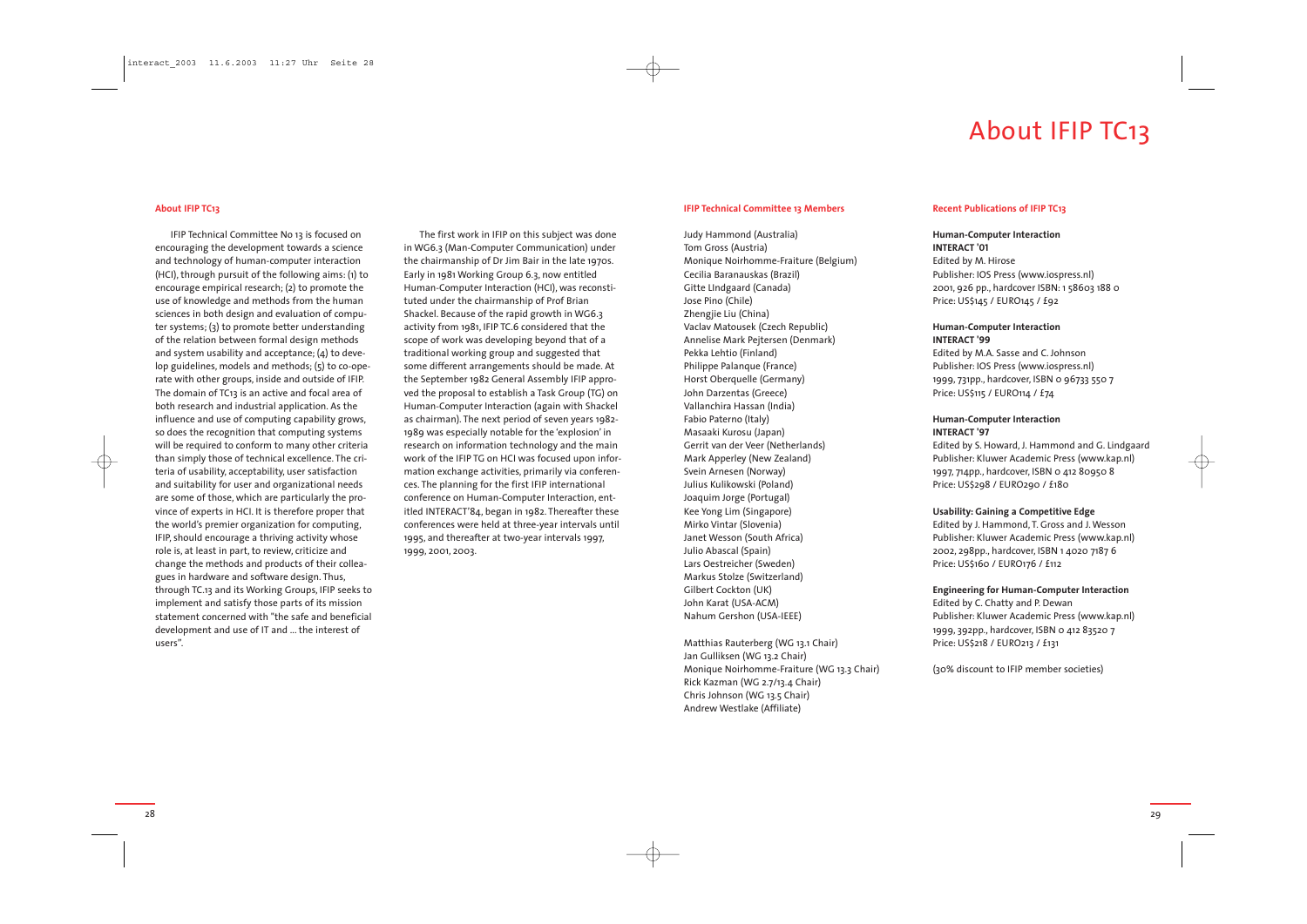## Social Program

31

#### **Social Program and Tours**

Discover the attractions and places of Zürich alone or on a guided tour of the city. Take in the atmosphere of the quaint old town and enjoy the views from one of the panoramic points. Pick out cultural pearls from a program designed to appeal to all tastes. Or book one of a day excursions to visit the Zürich region.

And if it rains during the conference: Zürich is home to a large number of museums and exhibitions. The Kunsthaus is one of Europe's foremost museums of art and host to a series of constantly changing exhibitions.

Since last year you can discover Zürich with the attractive ZürichCARD. Use all means of public transport in the greater Zürich area as often as you like. Whether by train, bus, tram, boat, or funicular, during 24 or 72 hours, all trips within the ZürichCARD's area of validity are included. Also included is free admission to 43 of Zürich's museums, a complimentary welcome drink in 24 restaurants in the city as well as a number of other discounts. It's simple, convenient and a bargain. For business travelers, tourists and even for locals and conference participants, the ZürichCARD will be available from the conference office!

Find more information about Zürich and its attractions on www.zurichtourism.ch

Use your time in Zurich to visit other famous parts of Switzerland: The Jungfrau Joch in the Bernese Oberland, the Pilatus near Lucerne or the Engadin. You can reach those regions in two or three hours from Zurich. More information and tours at www.myswitzerland.com

#### **General Information**

#### **Registration Desk**

The registration desk will be placed directly at the main entrance to the conference building (physics sciences). All important places and rooms will be signed by direction signs with the official INTERACT 2003 logo.

#### **Internet Access**

For the community of HCI-people the direct access to the internet is very important. Therefore internet terminals with free access for the INTER-ACT 2003 participants will be available in an adequate degree.

#### **Access for People with Disabilities**

All rooms and important places for participants of the conference are accessible for people with wheelchairs. Please contact the conference office before the conference if any special help is needed.

#### **Bank and Currency Exchange**

There is a cash dispenser on the campus in the Hönggerberg. The closest bank is 10 minutes away from the campus. Therefore please take enough Swiss Francs with you.

#### **Tipping**

Restaurants: A service charge is included into the menu prices. However, it's customary to round up amounts when paying the waiter or waitress if you're happy with the service. This means that you might hand the server CHF 50 for a CHF 49 meal. If you're paying by credit card, hand the server a cash tip of up to 5%.

Hotels: Tip CHF 1-2 for each bag or service rendered, depending on the class of your hotel. Except in the cheapest hotels and pensions, consider leaving CHF 1 per day for the hotel maid. (The amount will vary according to the length of your stay, the price of the accommodations, and your own generosity.)

Taxis: A service charge is included in Zürich cab fares; it may no<sup>t</sup> be in other parts of the country. As in restaurants, round up or add 5% when you're happy with the service.

### **Official Address**

INTERACT 2003 Institute for Ergonomics / Work + Health Clausiusstrasse 25

ETH Zurich CH-8092 Zurich

## **Disclaimer**

Changes in the final program are not excluded.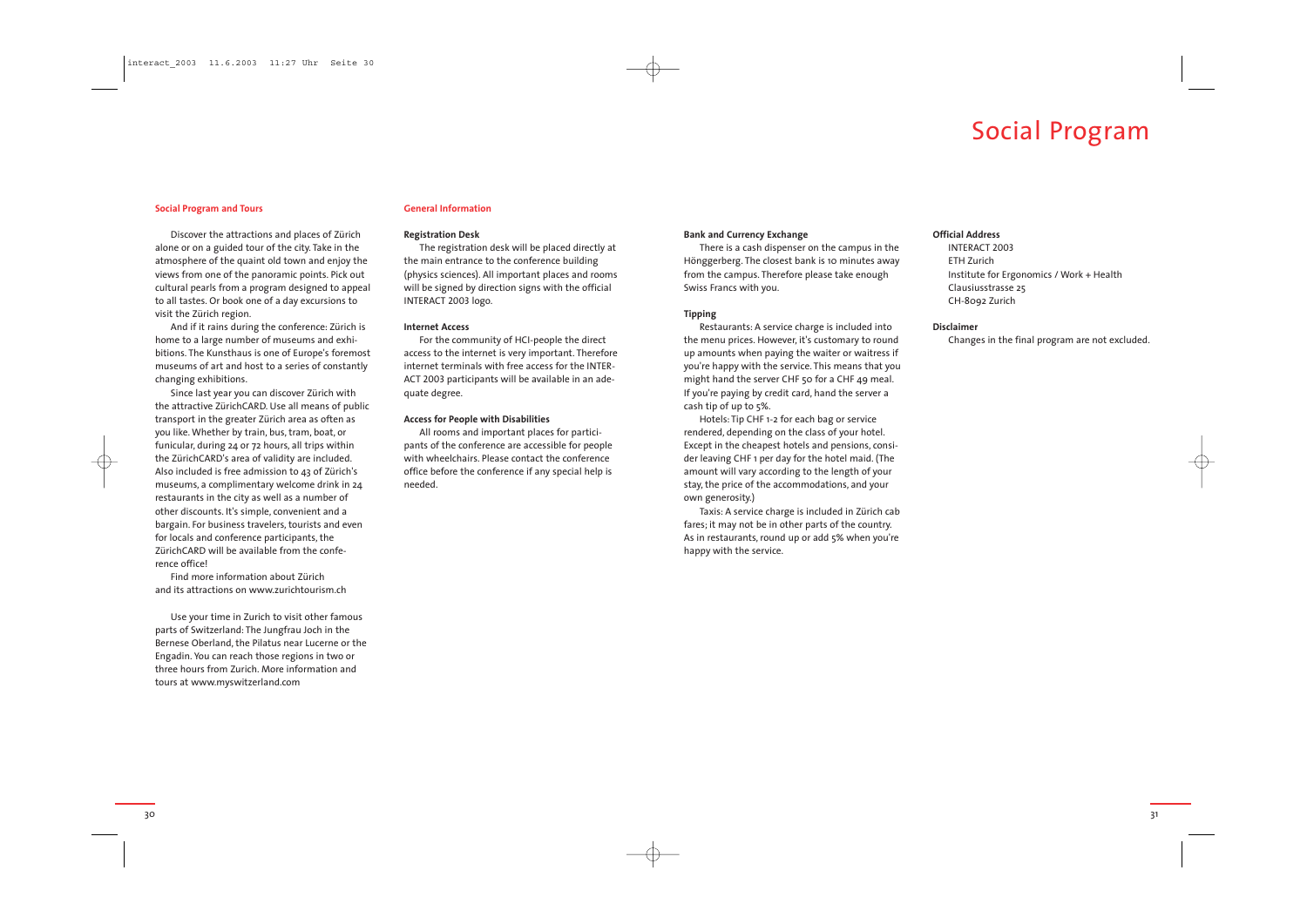## Registration

 $\overline{\phantom{a}}$ 

#### **Online Registration**

#### **is available on the website www.INTERACT2003.org**

On the first page fill out all the required fields (marked with \*) concerning your personal data, choose your appropriate registration fee and select any other additional registration items..

On the next page check your registration and choose a payment method. Until July 31, you can pay with your Visa or Mastercard credit card either online or offline. If you register after July 31, you need to pay cash at the on-site registration.

On the third page you receive a confirmation which you can print out and keep for further reference.

#### **Payment**

The registration forms must be accompanied by payment in CHF. Until July 31, 2003, we accept Visa or Mastercard credit cards. On or after August 1, 2003, online registration is still possible, but payment needs to be provided in cash at the on-site registration.

#### **Main Conference (September 3-5)**

**The conference fee** includes participation in all open technical sessions, conference proceedings, access to the exhibition, refreshment breaks, one ticket for the conference dinner in an interactive museum, the welcome reception and the farewell reception.

**Participants:** Anybody participating at the conference who is neither a Presenter nor a Student.

**Presenters:** Anybody who is presenting in one of the submission categories, excep<sup>t</sup> Doctoral Consortium, Tutorials, Special Interest Groups, booth exhibitioner and keynote speaker. They will receive CHF 100 in cash after their presentation/ talk. For each published contribution, one person must register on or before May 4 (for presenters of interactive & student posters, short papers and video papers the deadline is May 30, 2003).

| Student:     |
|--------------|
| tudent fee   |
| us such as : |

#### **Tutorials and Workshops**

**The tutorial and workshop fee** includes participation in the tutorial/workshop, handouts of the tutorial/workshop notes, and refreshment breaks. The tutorial fee also includes lunch coupons. The fees are listed and charged in CHF (Swiss Francs).

#### **www.interact2003.org**

### **Direct access to the registration form:**

http://interact03.eveni.com

**Students:** Full-time students qualify for the student fee if they provide proof of full-time status such as a student identification card which is valid at the time of registration. Send the proof as PDF by e-mail to registration@interact2003.org or send a fax to INTERACT 2003 (student certification) +41 1 632 11 73.

**Accompanying Persons:** INTERACT 2003 welcomes all accompanying persons of 18 years and older to the conference to share in the excitement of the event. Accompanying person registration includes access to the exhibtion, opening and closing plenary sessions, welcome reception, bye bye reception and conference dinner in an "interactive museum".

The fees are listed and charged in CHF (Swiss Francs).

|                                        | Before and on June 30, 2003 | From June 30 up to and including July 31, 2003 | On or after August 1, 2003 |  |
|----------------------------------------|-----------------------------|------------------------------------------------|----------------------------|--|
| Participant / Presenter                | 675                         | 825                                            | 1050                       |  |
| <b>Student Participant / Presenter</b> | 225                         | 225                                            | 300                        |  |
| <b>Accompanying Person</b>             | 225                         | 225                                            | 225                        |  |

| Participant      | Before and on June 30, 2003 | From June 30 up to and including July 31, 2003 | On or after August 1, 2003 |
|------------------|-----------------------------|------------------------------------------------|----------------------------|
| Tutorial 1/2 day | 360                         | 375                                            | 400                        |
| Tutorial 1 day   | 720                         | 750                                            | 800                        |
| Workshop         | 90                          | 90                                             | 90                         |
|                  |                             |                                                |                            |
| Student          | Before and on June 30, 2003 | From June 30 up to and including July 31, 2003 | On or after August 1, 2003 |
| Tutorial 1/2 day | 135                         | 210                                            | 300                        |
|                  |                             |                                                |                            |

| Participant      | Before and on June 30, 2003 | From June 30 up to and including July 31, 2003 | On or after August 1, 2003 |
|------------------|-----------------------------|------------------------------------------------|----------------------------|
| Tutorial 1/2 day | 360                         | 375                                            | 400                        |
| Tutorial 1 day   | 720                         | 750                                            | 800                        |
| Workshop         | 90                          | 90                                             | 90                         |
|                  |                             |                                                |                            |
| Student          | Before and on June 30, 2003 | From June 30 up to and including July 31, 2003 | On or after August 1, 2003 |
| Tutorial 1/2 day | 135                         | 210                                            | 300                        |
| Tutorial 1 day   | 270                         | 420                                            | 600                        |
| Workshop         |                             |                                                |                            |
|                  | 45                          | 45                                             | 45                         |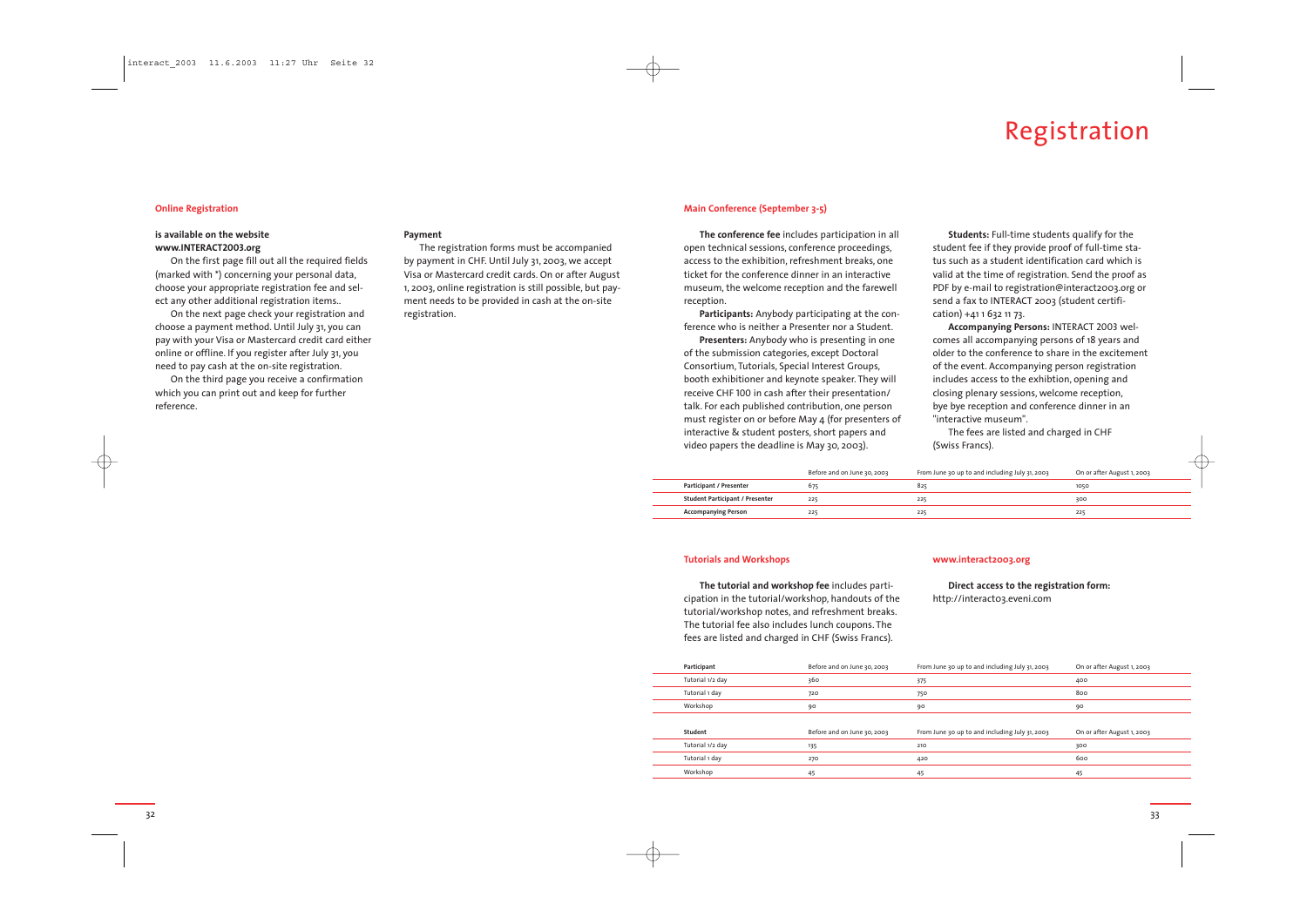## **Main Sponsor:**

International Federation for Information Processing IFIP, Technical Committee 13



**Hosting Society:** Swiss Informaticians Society (SI)

#### **Cooperating Societies:**

CHISIG (Australia) ACM SIGCHI (USA) IEEE Computer Society (USA) Human Interface Society (Japan) British Computer Society (BCS-HCI) Dutch SIGCHI.Nl (The Netherlands) German Informatics Society (Germany) The French Society on HCI (AFIHM) Usability Professional Association (UPA) SwissCHI Software Ergonomics (Switzerland) European Association of Cognitive Ergonomics (EACE) Swedish Interdisciplinary Interest Group for HCI (STIMDI)

#### **Sponsors:**

IBM (US), IBM Research SAP Inc (Germany) Americans SAP User Group (ASUG) GLANCE AG Software Engineering (Switzerland) Swiss Federal Institute of Technology (Switzerland) Swiss National Science Foundation (SNF) IOP – Man Machine Interaction (The Netherlands) Postgraduate School for User-System Interaction Design (The Netherlands) United Nations Educational, Scientific and Cultural Organization (UNESCO) J:F: Schouten School for User-System Interaction Research (The Netherlands)

## INTERACT 2005

## Cooperation



#### **Mark your calendar!**

Tenth IFIP TC13 International Conference on Human-Computer Interaction

INTERACT 2005 **12-16 September 2005, Roma, Italy** http://www.interact2005.org

#### **The Location**

Rome, the capital of Italy, has a long tradition of hosting scientific conferences. Rome also hosts National and International Research Centers as well as Cultural Heritage locations like the Roman Forum, the Colisseum, the Vatican State with Saint Peter and a large number of beautiful churches and wonderful fountains and squares.

INTERACT has never been hosted in a Mediterranean country. Moreover, the location of Rome (Italy) can stimulate the participation from less favoured countries where some interest on HCI has arisen, such as East European countries and North African countries.

#### **The Conference**

The INTERACT 2005 conference will highlight to both the academic and industrial world the importance of the Human-Computer Interaction area and its most recent breakthroughs on current applications.

#### **Suggested topics include but are not limited to:**

- **>** Multi-modal Interfaces
- **>** Context-dependent Systems
- **>** End User Development
- **>** Intelligent Environments
- **>** Tangible Interfaces
- **>** Novel User Interfaces
- **>** Usability Evaluation
- **>** Location-aware Interaction
- **>** Model-based Design of Interactive Systems
- **>** Multi-user Interaction
- **>** Safety Issues and Human error
- **>** Cognitive Models
- **>** Visualisation Techniques
- **>** Web Design and Usability
- **>** Ubiquitous Computing

**> General Chair** Fabio Paterno, ISTI-CNR

#### **> Programme Committee**

Stephen Brewster, University of Glasgow Keith Cheverst, University of Lancaster Luca Chittaro, University of Udine Joelle Coutaz, University of Grenoble Mary Czervinski, Microsoft Research Alan Dix, aQtive limited Mark Dunlop, University of Strathclyde Nicholas Graham, Queens University Phil Gray, University of Glasgow Tom Gross, Fraunhofer FIT Reinhardt Opperman, Fraunhofer FIT Luca Passani, Openwave Carmen Santoro, ISTI-CNR Albrecht Schmidt, Universität Karlsruhe Mathias Schneider-Hufschmidt, Siemens Constantine Stephanidis, Forth Kaisa Vaananen, Nokia Jean Vanderdonckt, University of Louvain Bruno von Niman, Ericsson Enterprise